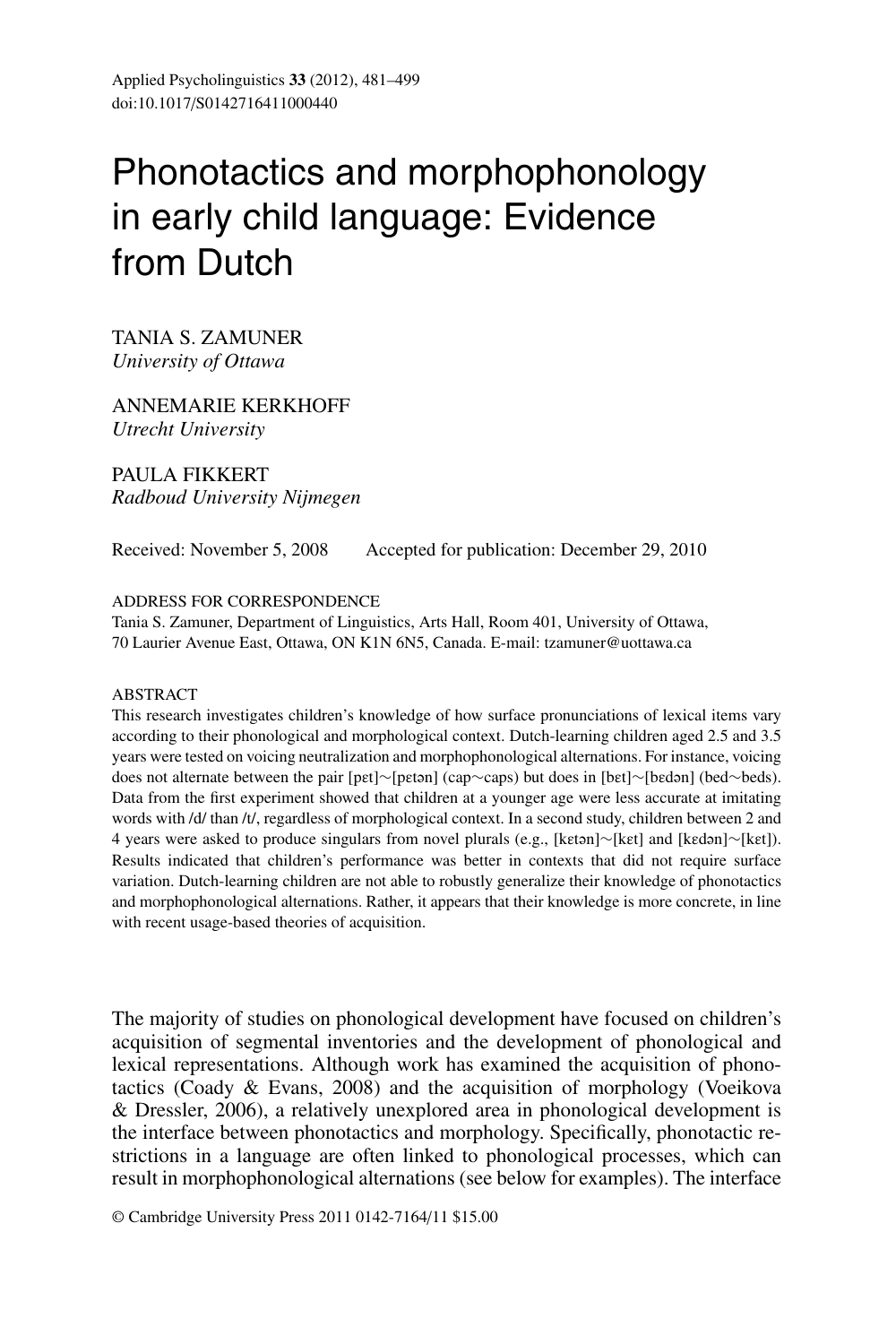between phonotactics and morphophonology reflects higher cognitive levels of phonological structure, which are developing until at least 6 years of age (Pierrehumbert, 2003, 2006). Studying the interaction of these two domains provides insight into children's knowledge of how sound structures relate to morphological structures in the lexicon. Despite this, very few studies have looked at how children acquire phonotactics and morphophonology. In this research, we investigate the developmental patterns for Dutch children's acquisition of phonotactics and morphophonological alternations.

Phonotactics refers to the legal sequencing of sounds within a given language. For example, in Dutch, voiceless and voiced obstruents can occur both wordinitially and word-medially (1a and b). In word-final position, voiced obstruents are phonotactically illegal (1c). The word *pet* is produced as [pɛt], and the word *bed* is produced as [bɛt], with a final /t/ rather than with a final /d/.<sup>1</sup>

| (1) | /t/                       |                                      | /d/   |                         |                                |
|-----|---------------------------|--------------------------------------|-------|-------------------------|--------------------------------|
|     |                           | Initial a. [tɑk] <i>tak</i> "branch" |       | [dak] <i>dak</i> "roof" |                                |
|     |                           | Medial b. [watər] water "water"      |       |                         | [pudər] <i>poeder</i> "powder" |
|     | Final c. [pet] <i>pet</i> | "cap"                                | [bɛt] | bed                     | "bed"                          |

In Dutch, the restriction against voicing in final position is reflected by a phonological process of voicing neutralization or final devoicing. This phonological process leads to morphophonological alternations when words and affixes combine. Thus, voicing neutralization results in an alternation in morphologically related pairs, where one member has a nominal, verbal, or adjectival inflection, whereas the other member does not. Traditionally, a general phonological rule of final devoicing is thought to be responsible for this alternation. Phonologists have proposed that the singular of an alternating word has an abstract underlying form (e.g. /bɛd/ rather than /bɛt/), which is changed into [bɛt] due to final devoicing (e.g., Booij, 1995; Chomsky & Halle, 1968). Dutch has two plural suffixes (-*en* and -*s*), which are both used productively (e.g., Baayen, Schreuder, de Jong, & Krott, 2002). The suffix relevant to morphophonological alternations is the -*en* suffix. Compare the underlying voiceless /t/ in which voicing does not alternate between the singular and plural in (2a), to the underlying voiced /d/ in which voicing does alternate between the singular and plural in (2b). Because of resyllabification, the /d/ of [bɛdən] is no longer in final position and escapes neutralization. Note that the underlying voicing value is reflected in the spelling of the singular, for example, *pet* versus *bed*. Words in (2a) are referred to as nonalternating forms because [t] is produced in both the singular and the plural; words in (2b) are referred to as alternating because [t] is produced in the singular whereas [d] is produced in the plural.

| (2) | Singular |                           | Plural                       |                              |  |
|-----|----------|---------------------------|------------------------------|------------------------------|--|
|     |          | a. [pɛt] <i>pet</i> "cap" | [peton] <i>petten</i> "caps" |                              |  |
|     |          | b. [bɛt] <i>bed</i> "bed" |                              | [bedən] <i>bedden</i> "beds" |  |

Both *petten* and *bedden* are bimorphemic, because they include the stems *pet* and *bed* plus the plural morpheme -*en* (realized as [ə] or [ən]). Monomorphemic forms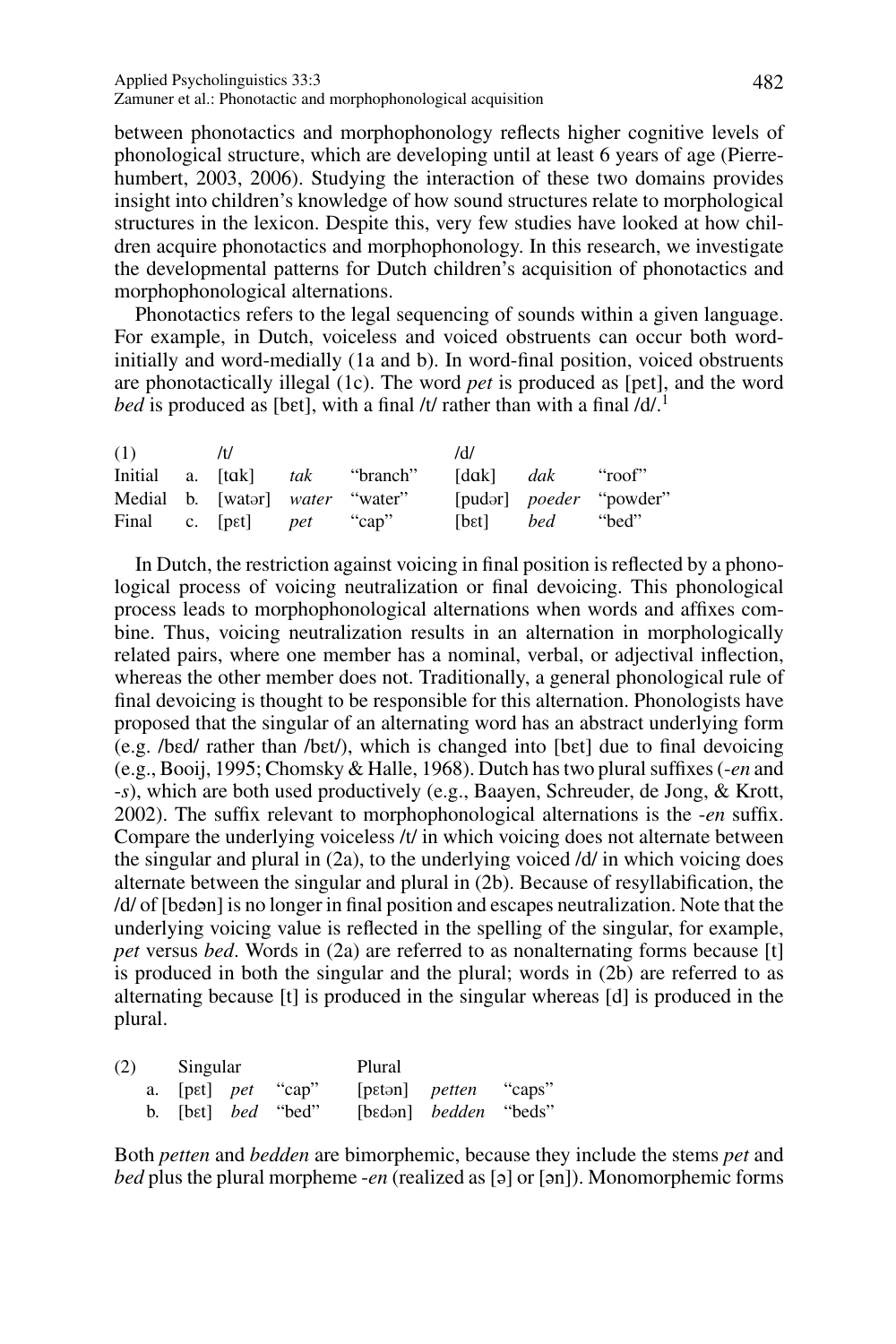#### Applied Psycholinguistics 33:3 483 Zamuner et al.: Phonotactic and morphophonological acquisition

are words such as *water* "water" and *poeder* "powder" (1b). To determine the underlying voicing of the word-final segment of the nouns in (2), it is necessary to know how voicing is realized in the plural form. Even though the voicing alternation itself is idiosyncratic, depending on the lexical specification of the stem, the process of final devoicing is productive for adults. For example, loanwords such as *club* are produced as [klʌp]. Kerkhoff (2007) analyzed the occurrence of voicing alternations in Dutch in a corpus of spoken child-directed speech available through CHILDES (van Kampen, 1997). Results indicated that nonalternating types exceed the number of alternating types in the input, even though individual alternating words may have high token frequencies. This same pattern was also found in her analysis of nonalternating and alternating types in the Dutch CELEX database. Assuming that this is representative of the input to which children are exposed, Dutch learners predominantly hear nonalternating forms in the ambient language.

To summarize, in Dutch there are two interconnected patterns: the phonotactic restriction on voicing and the morphophonological pattern where voicing alternates on specific lexical items. How does children's knowledge of these patterns develop? In theories of phonological learnability, it has been argued that learners initially acquire phonotactic knowledge before knowledge of morphophonological alternations (Hayes, 2004; Peperkamp & Dupoux, 2002; Prince & Tesar, 2004). This is logical because acquiring phonotactics does not require knowledge about specific lexical items or morphological contexts. These theories of learnability assume that (prelexical) learners are able to make the appropriate linguistic generalization on the basis of the input. In the case of Dutch, it is assumed that learners acquire a general pattern of final voicing neutralization. Once learners have acquired their language specific phonotactics, it is hypothesized that this knowledge is then applied in the subsequent acquisition of morphophonological alternations such as those in (2) (Hayes, 2004; Peperkamp & Dupoux, 2002; Prince & Tesar, 2004). The child's underlying form may be initially based on the adult's surface form, for example, /bɛt/ (Smith, 1973). According to generative theory (e.g., Chomsky & Halle, 1968), knowledge of the plural form would lead a child to restructure the original representations based on the neutralized surface form /bɛt/ and arrive at an abstract underlying representation /bɛd/. In other words, alternations should lead the child to posit an underlying form that differs from the surface form. With such an abstract lexical representation, the previously acquired phonological rule or constraint of final devoicing would (still) correctly derive the surface form [bɛt]. In analogical or usage-based models of language (e.g., Bybee, 2001; Tomasello, 2003), both forms (i.e., [bɛt] and [bɛdən]) are stored as wholes, and word formation is driven by analogy to other words in the lexicon. Under this view, knowledge of the alternation is entirely dependent on knowledge of surface forms (which form a morphological and semantic pair), whereas productivity of the pattern depends on its (type) frequency and transparency.

To correctly produce patterns of morphophonological alternations as in (2b), the child must know how specific lexical items vary in their surface pronunciation. Consider the child who correctly produces alternations in forms such as *bed*∼*bedden*. There are several ways in which such an outcome could be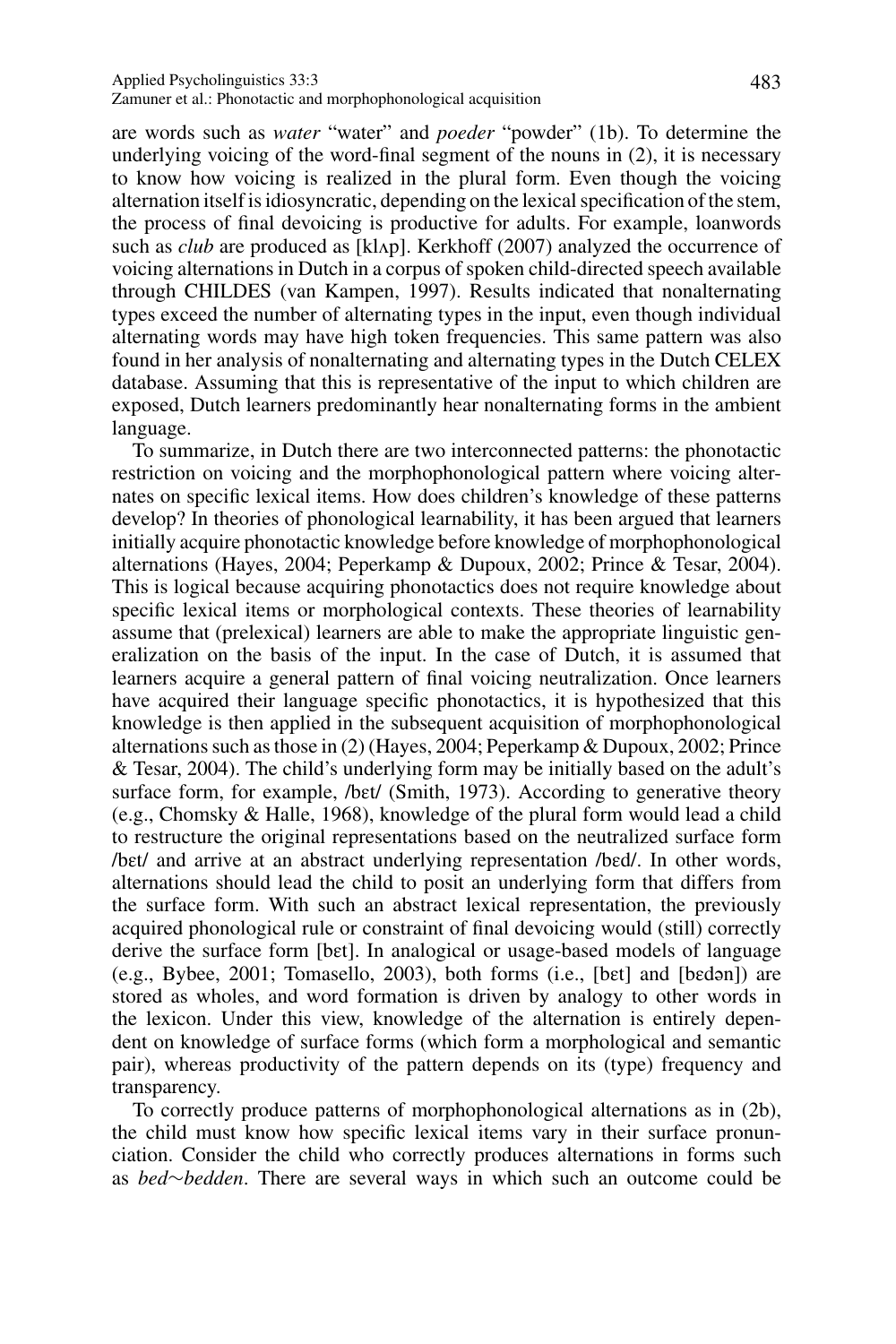Applied Psycholinguistics 33:3 484 Zamuner et al.: Phonotactic and morphophonological acquisition

interpreted. On the one hand, it could reflect knowledge of the word's correct underlying specification of the word-final /d/, in combination with knowledge of final devoicing and the morphological rule of pluralization (i.e. adding -*en* to the underlying form /bɛd/). On the other hand, it could merely reflect knowledge of the specific lexical items in both the singular and the plural, in which case there is no need for abstract underlying forms.<sup>2</sup> Even though forms may be morphologically analyzed upon noticing the semantic overlap between the singular and the plural, both forms (i.e., [bɛt] and [bɛdən]) could be stored in the lexicon.

#### AIMS OF THE CURRENT STUDIES

Despite the central role that phonotactics and morphophonological alternations have played in theories of phonology and learnability, there has been very little experimental work on these alternations in acquisition. To examine Dutchlearning children's acquisition of phonotactics and morphophonological alternations, we have a crucial need to establish (a) whether children are able to produce a medial voicing contrast and (b) whether children have productive knowledge of phonotactics in relation to alternations. We now turn to a discussion of these points, which are the central questions that we aim to address in this study.

There is a large body of research looking at young children's production of voicing contrasts in the first few years of life. Acquisition rates and patterns differ depending on the nature of the voicing contrast in the target language (e.g., Kager, van der Feest, Fikkert, Kerkhoff, & Zamuner, 2007; Lasky, Syrdal-Lasky, & Klein, 1975). Previous studies on the acquisition of Dutch have investigated children's acquisition of the medial voicing contrast using elicitation tasks (Kuijpers, 1993) and analyses of naturalistic longitudinal data (van der Feest, 2007). Kuijpers found that children (ages 4 years, 5 months [4;5], 6;4, and 12;2) produced durational differences for the medial voicing contrast that were similar to those of adults, although younger children showed more variability in their responses. Van der Feest (2007) found that in medial position, the most common error type is devoicing. She examined 12 children's production of voicing between 1;0 and 2;11, based on analyses of naturalistic longitudinal data from the CLPF database (Fikkert, 1994; Levelt, 1994). Van der Feest (2007) found that 28% of /d/ targets were produced as [t], whereas incorrect voicing of /t/ occurred in only 1.5% of cases. In sum, previous research suggests that the production of medial /t/ by children is accurate by age 2;11 (van der Feest, 2007), whereas medial /d/ is produced accurately at age 4;5 (Kuijpers, 1993). In Experiment 1, we test production of the Dutch medial voicing contrast with children under the age of 4. Based on previous results, we predict that children will accurately produce medial /t/ by 2.5, but that their production of /d/ will not yet be stable at 3.5.

The second goal was to investigate whether children have productive knowledge of Dutch phonotactics and morphophonological alternations. This is an important issue for theories of learnability, because it is possible for the child to correctly produce the morphophonological alternations for their language without any decomposition of the lexical items. For example, consider the child who consistently produces the /d/ in *handen* [hɑndən] "hands" correctly and neutralizes voicing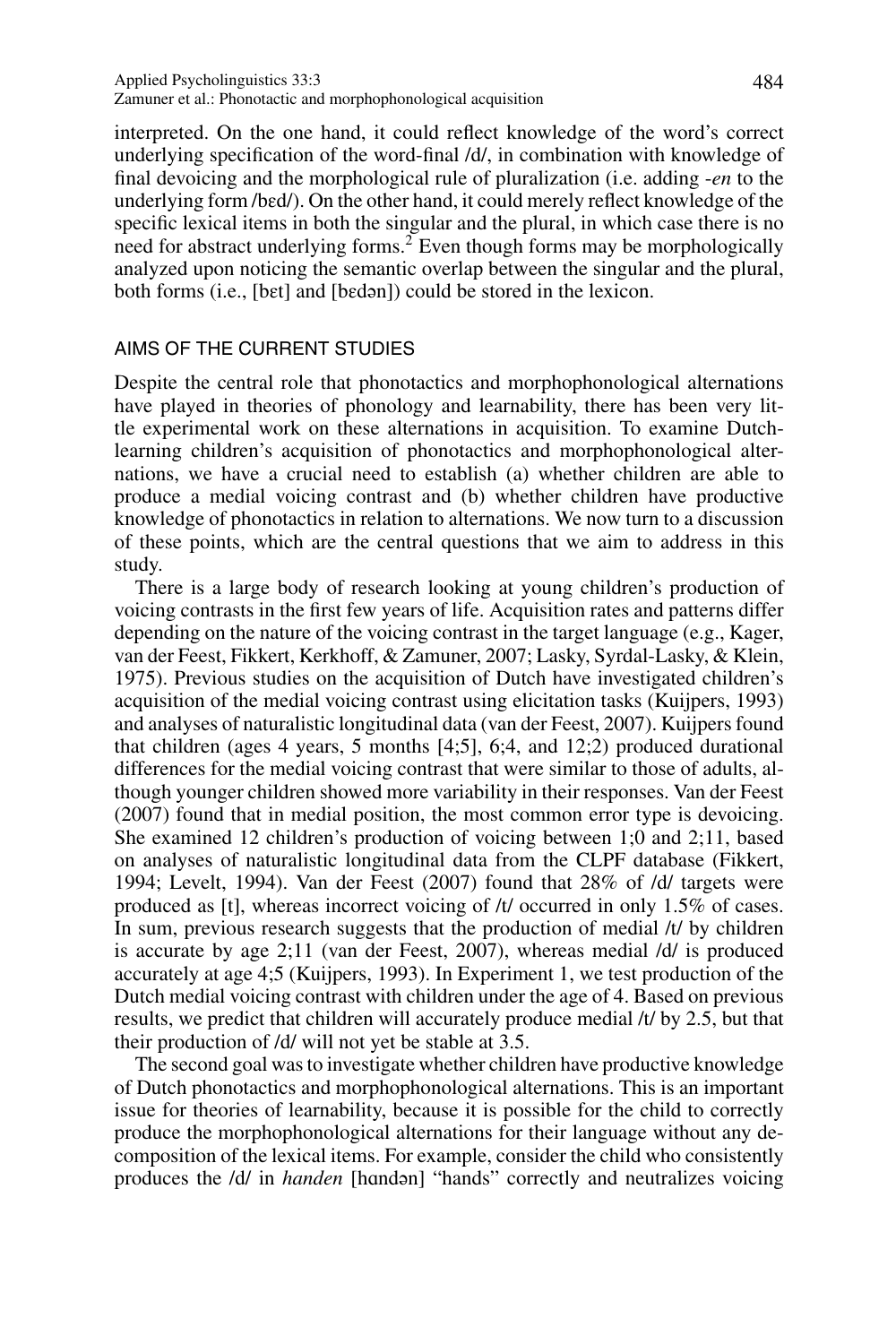in the singular *hand* [hɑnt] "hand." This child may have stored both the plural [handən] and the singular [hant]. A sounder test of knowledge of morphophonological alternations can be seen in work by Kerkhoff (2004, 2007), who looked at children's productions of morphophonological alternations in nonwords using the "Wug Test" (Berko, 1958). In her youngest age group (2;9–4;0), only 8 of the 26 children produced alternations for the plurals of novel singulars (e.g., the singular nonword [slɑt] was pluralized as [slɑdən]). When all children are considered, voicing alternations were produced in only 4% of cases. This shows that the pattern is not very productive, even though most children produced at least one alternation for real words (e.g., [hɑnt]∼[hɑndən] "hand∼hands"). See van de Vijver and Baer-Henney (2010, in press) for similar results from children acquiring German.

Experiment 2 uses a Reverse Wug Test, where children are given novel plurals ([slɑtən] or [slɑdən]) and asked to derive singulars ([slɑt]). Two predictions are made for how children's phonotactic knowledge is applied to morphological alternations. Under a generative theory, knowledge of the plural form should lead the child to posit an underlying form that differs from the surface form. Upon hearing [slatən], children would be predicted to posit the correct underlying  $/s$ lat and produce [slɑt]. Upon hearing [slɑdən], children would be predicted to posit underlying /slɑd/, which differs from the surface form. However, the previously acquired phonological rule or (phonotactic) constraint of final devoicing would still apply, predicting children to produce [slɑt]. Thus, children's performance on [slɑtən] and [slɑdən] should be the same, provided that they can detect the medial voicing contrast and decompose a complex form into a stem and an affix. In contrast, usage-based theory would predict that the productivity of the pattern depends on its (type) frequency and transparency. Recall that nonalternating types exceed the number of alternating types in the input, which means that Dutch learners predominantly hear nonalternating forms in the ambient language (Kerkhoff, 2007). Thus, children's attention may not be sufficiently drawn to the patterns that would cue voicing neutralization and morphophonological alternations, and their knowledge of the Dutch voicing alternation could be lexically based and limited in its productivity. Under this view, alternating forms (such as /bɛdən/ "beds") are more likely to be stored as unanalyzed wholes, that are only weakly related to the singular, and hence the alternating pattern is not readily extended to nonwords. In this case, it should be easier for children to produce singulars for nonalternating plurals like [slɑtən] than for alternating plurals like [slɑdən]: novel alternating forms should be harder to analyze as plurals, whereas nonalternating forms do not require any knowledge about the interaction between phonotactics and morphophonology.

The experiments in this study test children's knowledge of voicing neutralization and morphophonological alternations in Dutch. In Experiment 1, we examine how children under 4 years produce voicing in bimorphemic words (which includes both nonalternating and alternating words) versus monomorphemic words, addressing our first aim of investigating whether children produce a medial voicing contrast. Experiment 2 looks at children's productive knowledge of voicing neutralization and morphophonological alternations, addressing our second aim.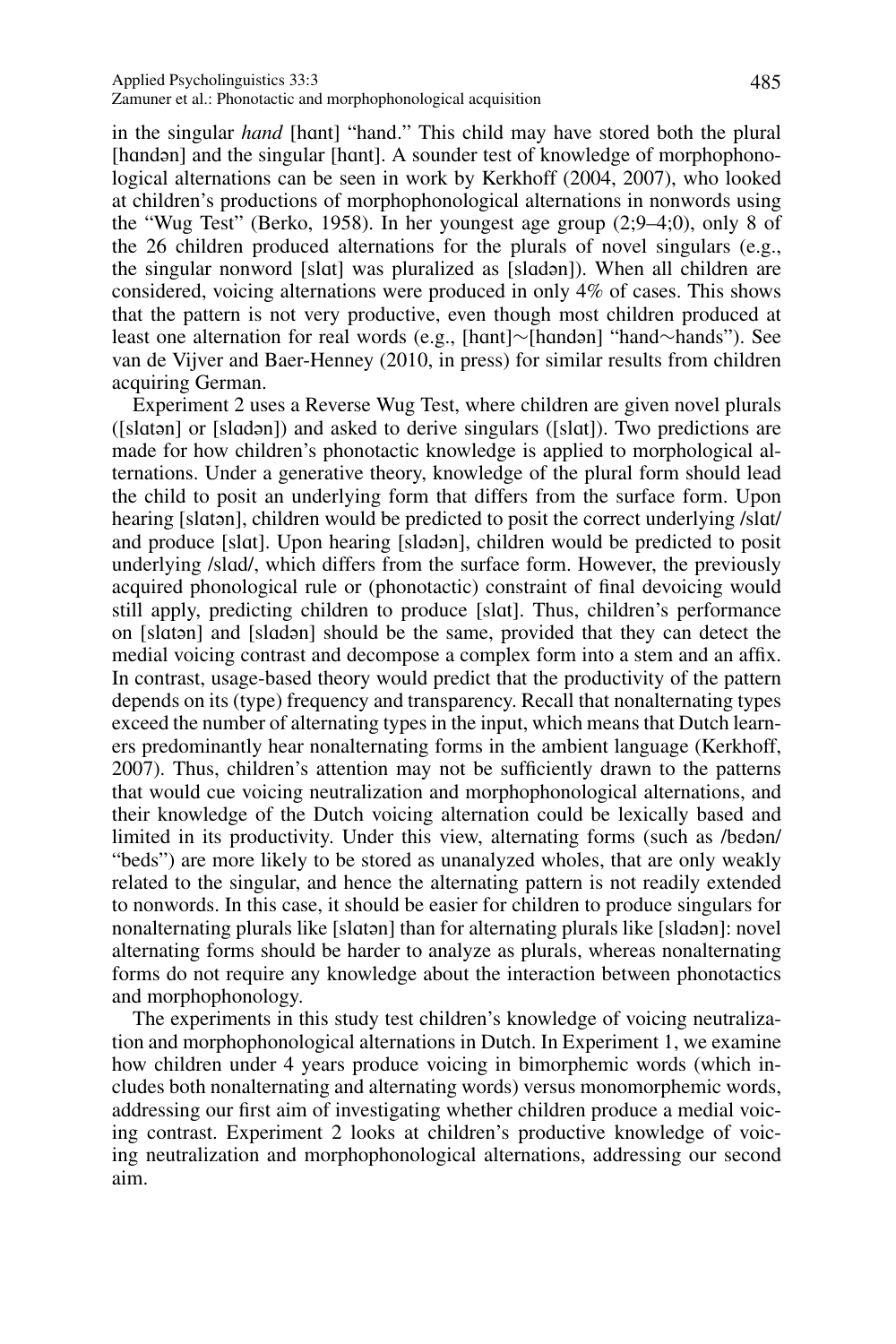## EXPERIMENT 1

The first study establishes how young children produce intervocalic /t/ and /d/ in both bimorphemic (nonalternating and alternating) and monomorphemic words. Although there was no theoretically motivated expectation that children would imitate voicing differently in the two morphological contexts, it was important to establish children's performance in the two contexts as a baseline. The issue of morphological status and voicing is returned to in the general discussion. Two age groups (2.5 and 3.5) were tested to determine whether there were developmental differences, and to compare results to Kuijpers' (1993) production study with older children. This also forms a basis for interpreting children's performance on voicing in Experiment 2.

## **Participants**

Two groups of children participated in the experiment: 18 Dutch-speaking children between the ages of 2;5 and 2;8 ( $M = 2$ ;7) and 18 Dutch-speaking children between the ages of 3;6 and 3;8 ( $M = 3$ ;7). Children were recruited through the Baby Research Center of the Max Planck Institute for Psycholinguistics and the Radboud University Nijmegen in The Netherlands.

## **Materials**

The stimuli consisted of nonalternating (nouns with /t/) and alternating words (nouns with /d/), tested in both the singular and plural. There were four words with /t/ and four words with /d/ (four singular /t/, four plural /t/, four singular /d/, four plural /d/). In addition, a set of monomorphemic nouns was included, which always have /t/ or /d/ in medial position. For example, the "d" in *ridder* "knight" always surfaces as [d] and the plural is *ridders*. There were three monomorphemic words with  $/t/$  and three monomorphemic words with  $/d/$ .<sup>3</sup> Items were chosen that were easy to depict and known to children, based on corpus analyses of the CLPF database by Kerkhoff (2007) and the Dutch version of the MacArthur Communicative Development Inventory (Zink & Lejaegere, 2002). In addition, a pilot study was completed to determine whether children knew the words. The complete stimulus set is given in Table 1. Not all stimuli were equally frequent. Given the difficulty of choosing experimental stimuli that were known to young children, it was impossible to control for this factor in all conditions. We return to a discussion of lexical frequency in the conclusion.

Children were randomly assigned to one of two prerandomized orders. All words were paired with pictures and presented using PowerPoint. The PowerPoint presentation also included auditory tokens of the stimuli, which were prerecorded by a female native speaker of Dutch.

# Procedure

Children were individually tested at the KindertaalLab (Child Language Lab) at the Radboud University Nijmegen. Children were seated in front of a computer screen,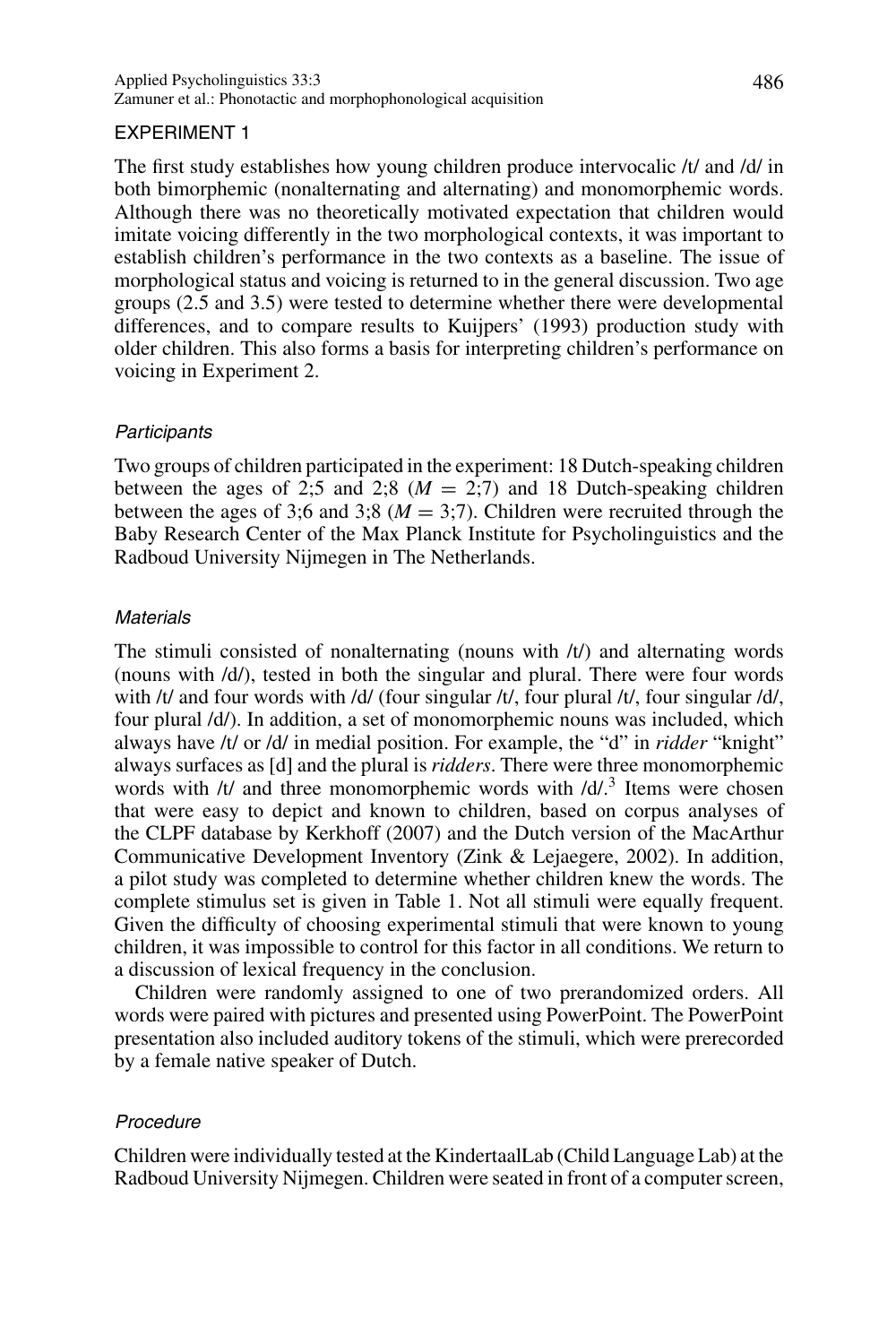| Word Type         | Orthography | Transcription | Gloss<br>cap  |  |
|-------------------|-------------|---------------|---------------|--|
| Singular /t/      | pet         | pet           |               |  |
|                   | straat      | strat         | street        |  |
|                   | voet        | vut           | foot          |  |
|                   | <b>boot</b> | <b>bot</b>    | boat          |  |
| Plural /t/        | petten      | peton         | caps          |  |
|                   | straten     | straton       | streets       |  |
|                   | voeten      | vutan         | feet          |  |
|                   | boten       | botan         | boats         |  |
| Singular /d/      | bed         | bet           | bed           |  |
|                   | hoed        | hut           | hat           |  |
|                   | brood       | <b>brot</b>   | bread         |  |
|                   | bad         | <b>b</b> at   | bath          |  |
| Plural /d/        | bedden      | bedən         | beds          |  |
|                   | hoeden      | hudən         | hats          |  |
|                   | broden      | brodan        | <b>breads</b> |  |
|                   | baden       | badan         | <b>baths</b>  |  |
| Monomorphemic /t/ | water       | watar         | water         |  |
|                   | sleutel     | sløtəl        | key           |  |
|                   | boter       | botar         | butter        |  |
| Monomorphemic /d/ | ridder      | rıdər         | knight        |  |
|                   | schaduw     | sxadyw        | shadow        |  |
|                   | poeder      | pudər         | powder        |  |

Table 1. *Real word stimuli for Experiment 1*

next to the experimenter.<sup>4</sup> Children were told that their task was to repeat the words after the computer. Sessions were video recorded, with an external microphone placed in front of the child. Sessions were later digitized and transcribed by the experimenter, who viewed the data in Audacity, a free digital audio editor. A second experimenter, who was blind to the original transcriptions, also transcribed all the data. Transcriptions were compared and agreed upon by both transcribers. Analyses are based on children's first response.

# **Coding**

Children's responses were coded in three categories: voicing correct, voicing incorrect and no response. The coding categories are illustrated using the word *hoeden* /hudən/ "hats." For voicing correct, children had to correctly produce the appropriate voicing, for example, [hudən]. Voicing incorrect were responses where children produced  $/t / a s$  [d] or the more common response where  $/d / w$  was produced as [t], for example, /hudən/ produced as <sup>∗</sup>[hutən]. Responses coded as no response included responses where children did not respond, where the word was incorrectly produced as singular or plural (e.g., /hudən/ produced as [hut]), responses where children produced the incorrect word (e.g., [pɛtən] "caps"), or responses where children produced the word in the diminutive (e.g., [hutjəs]).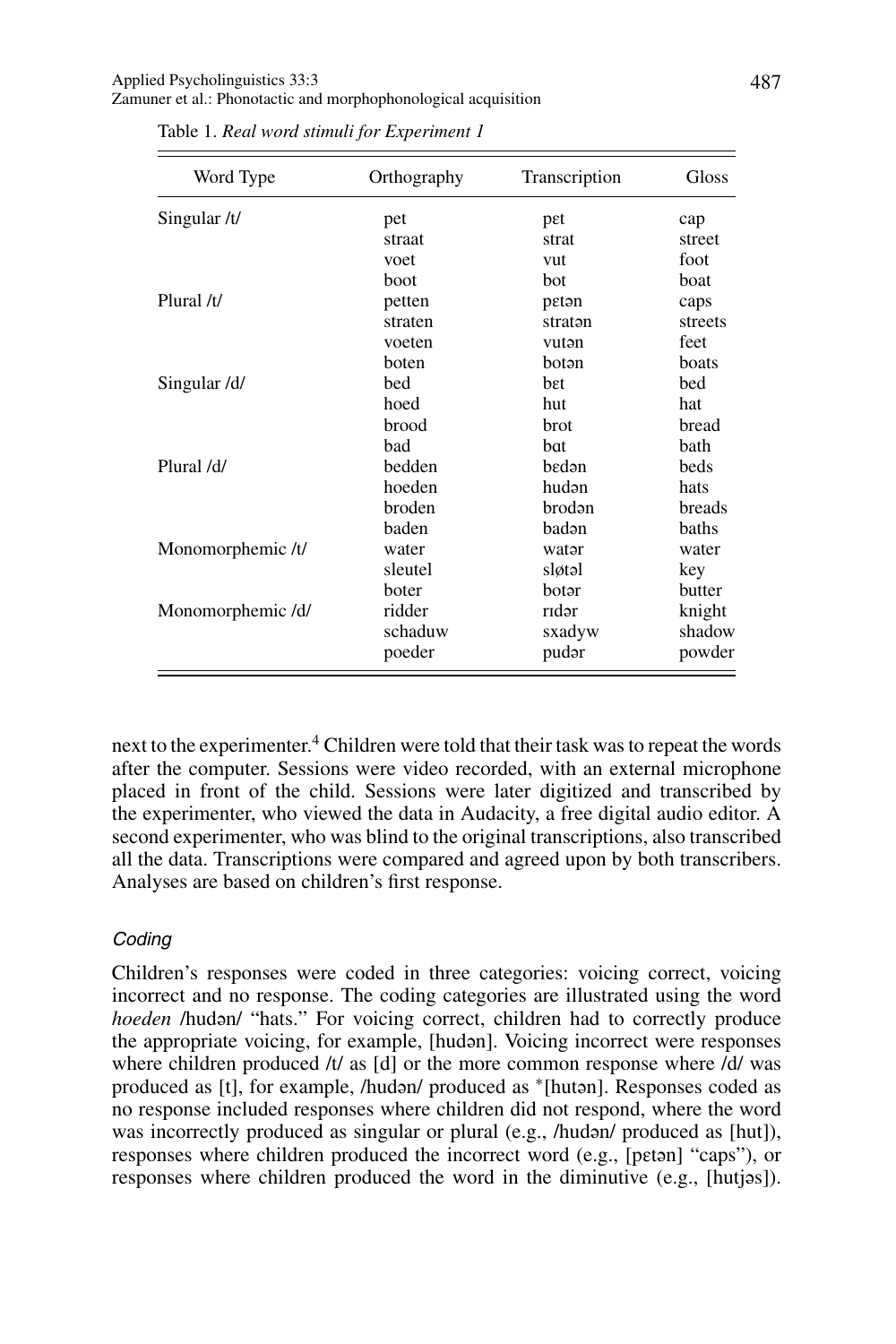|            |                          | Bimorphemic              | Monomorphemic            |                          |
|------------|--------------------------|--------------------------|--------------------------|--------------------------|
| Age        | /t/                      | /d/                      | /t/                      | /d/                      |
| 2:7<br>3:7 | 0.99(0.06)<br>0.97(0.08) | 0.76(0.31)<br>0.93(0.14) | 1.00(0.00)<br>0.99(0.06) | 0.67(0.24)<br>0.93(0.14) |

Table 2. *Mean (standard deviation) correct responses (out of 1) for /*t*/ and /*d*/ in bimorphemic and monomorphemic conditions*

*Note:* Ages are in years;months. Responses are broken down by age.

Less than 4% of the responses were coded as no response. To assess children's production of /t/ and /d/ while taking into account no responses, a proportion of voicing correct was used. This was based on the responses coded as either voicing correct or voicing incorrect (see also Kirk & Demuth, 2005).

#### **Results**

Children's responses for the singulars of bimorphemic plurals (nonalternating and alternating) were first analyzed to determine whether children correctly produced voicing neutralization. Children always produced a final /t/, that is, they never produced errors such as /bɛd/ produced as [bɛd], [bɛp] or [bɛn]. Thus, children did not produce any forms with illegal voicing but always produced final /t/ and /d/ as [t], reflecting Dutch phonotactics. The singulars for the bimorphemic plurals were not included in the remaining analyses. For analyses, a repeated-measures analysis of variance was used with two within-subject factors, Voicing (voiceless or voiced), and morphology (bimorphemic or monomorphemic) and one betweensubjects factor, age (2.5 or 3.5). Results are given in Table 2.

There was a main effect of voicing,  $F(1, 34) = 23.89, p < .001, \eta_p^2 = 0.41,$ and an interaction between Voicing  $\times$  Age,  $F(1, 34) = 11.83$ ,  $p < .01$ ,  $\eta_p^2 =$ 0.26. Post hoc tests were performed to assess the effect of voicing in each age group, corrected using Bonferroni adjusted alpha level. Children aged 2.5 were better at imitating /t/ than /d/,  $t(17) = 4.93$ ,  $p < .001$ ; however, children aged 3.5 showed no significant difference in how they imitated  $/t/d$  and  $/d/$ ,  $t(17) = 1.30$ ,  $p = .21$ . There was also a main effect of age,  $F(1, 34) = 10.25$ ,  $p < .01$ ,  $\eta_p^2 = 22.2$ 0.23, showing that older children produced a larger number of correct imitations than the younger children. There were no other significant effects or interactions.

To better evaluate the data in terms of children's acquisition of the voicing contrast, $\delta$  we performed an analysis on children's responses based on the standards set by Sanders (1972). Sanders defines segments as 'customarily produced' when over 50% of children can produce a segment correctly in two word positions (initial, medial, or final), and "acquired" when over 90% of children can produce a segment correctly in two word positions. Our interpretation of Sanders' definition was limited to just medial position. At age 2.5, 17 of the 18 children produced /t/ correctly on all words, and at 3.5, 15 of the 18 children produced /t/ correctly on all words. In contrast, at age 2.5, only 3 of the 18 children produced /d/ correctly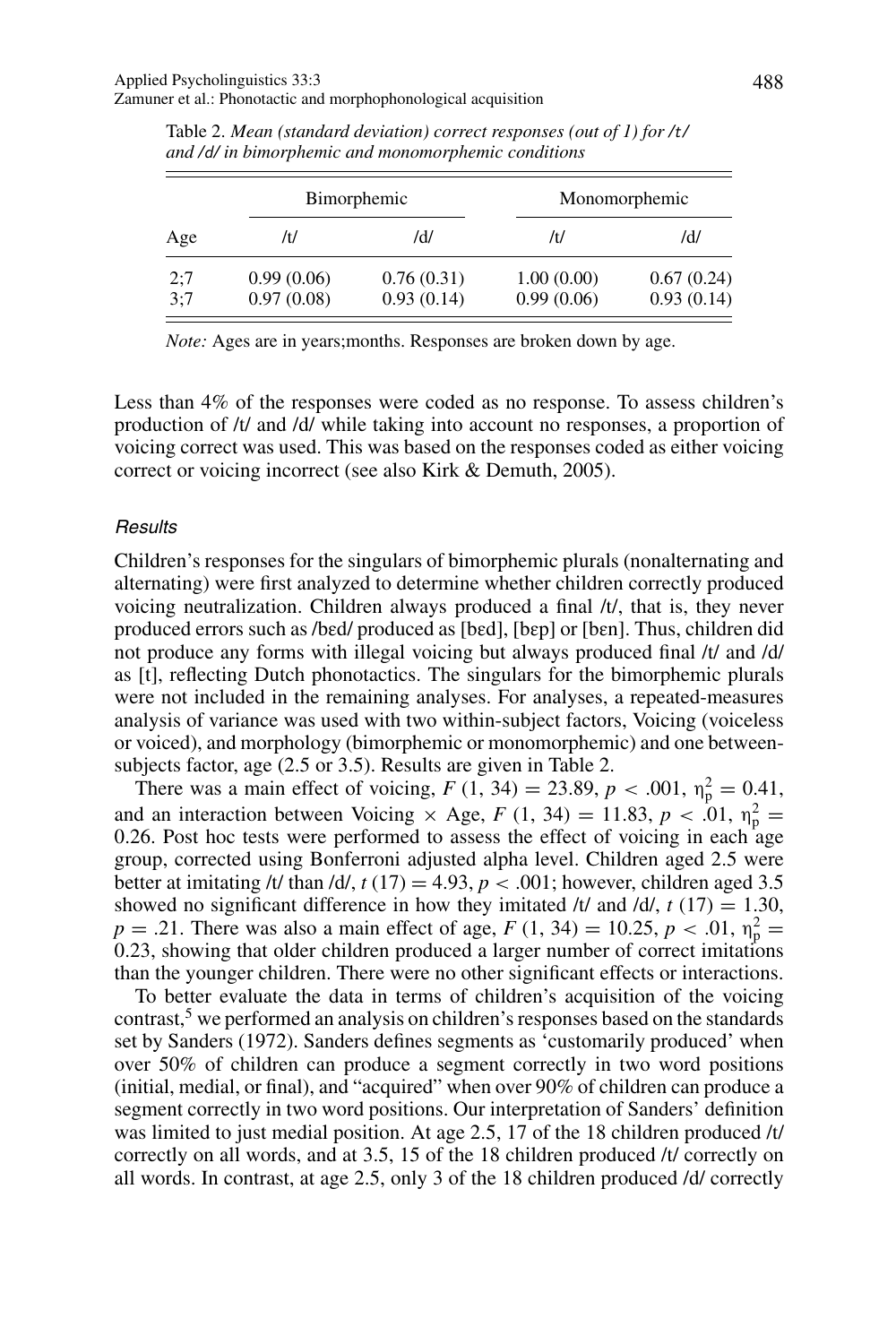on all words, and at 3.5, 13 of the 18 children produced /d/ correctly on all words. At 3.5 by Sanders' definition, /t/ is on the cusp of being acquired, while /d/ is customarily produced.

# **Discussion**

This first experiment is one of the few studies that provides controlled data on how young children produce specific voicing on lexical items, some of which undergo morphophonological alternations and vary in their surface pronunciation. Results revealed a significant interaction between voicing and age. Younger children were less accurate at imitating words with medial /d/ than /t/. We observed a developmental pattern, because this effect only held for the younger participants. In the current study, we have no way of evaluating whether these errors are rooted in perception or production. Based on the standards set by Sanders (1972), we can say that children have acquired medial /t/ by 2.5, whereas /d/ is customarily produced by 3.5. Our results thus extend the results from Kuijpers' (1993) study, as the youngest age she tested was 4.5. With singulars, children always correctly produced voicing neutralization, reflecting Dutch phonotactics.

If phonotactic knowledge is generally applied, children should be able to derive singulars from plurals, as singulars should always end in a voiceless stop. Recall that phonotactics reflect the phonological process of voicing neutralization that is responsible for the morphophonological alternation. According to theories of learnability, the learner first acquires the phonotactics of voicing (e.g., Hayes, 2004). That is, children first learn that voiced obstruents do not occur in wordfinal position. Therefore, we were also interested in testing children's productive knowledge of voicing neutralization and alternations. We chose to use novel plurals to elicit singulars, to test whether children have internalized knowledge of voicing neutralization in relation to alternations. Predictions derived from earlier mentioned generative theories were that children would perform equally well on producing singulars from novel plurals regardless of whether or not this involves morphophonological alternations. Predictions based on usage-based theories were that children should perform better on forms that involve no alternation between the singular and plural because of the limited productivity of the alternating pattern in Dutch. Thus, the associations between singular and plural forms in alternating pairs is weaker than in the frequent and productive nonalternating pairs.

# EXPERIMENT 2: REVERSE WUG TEST

# **Methods**

Children completed a Reverse Wug Test, in which they were presented with novel plurals depicted by nonce animals and asked to produce singulars. We could then examine children's ability to posit singulars from plural nonwords with /t/ versus /d/. Plural nonwords with /d/ require children to neutralize voicing in word-final position. If children have knowledge of voicing neutralization or the morphophonological relation between alternating forms, they should be equally good at positing singulars from novel plurals with /t/ and /d/. However, if children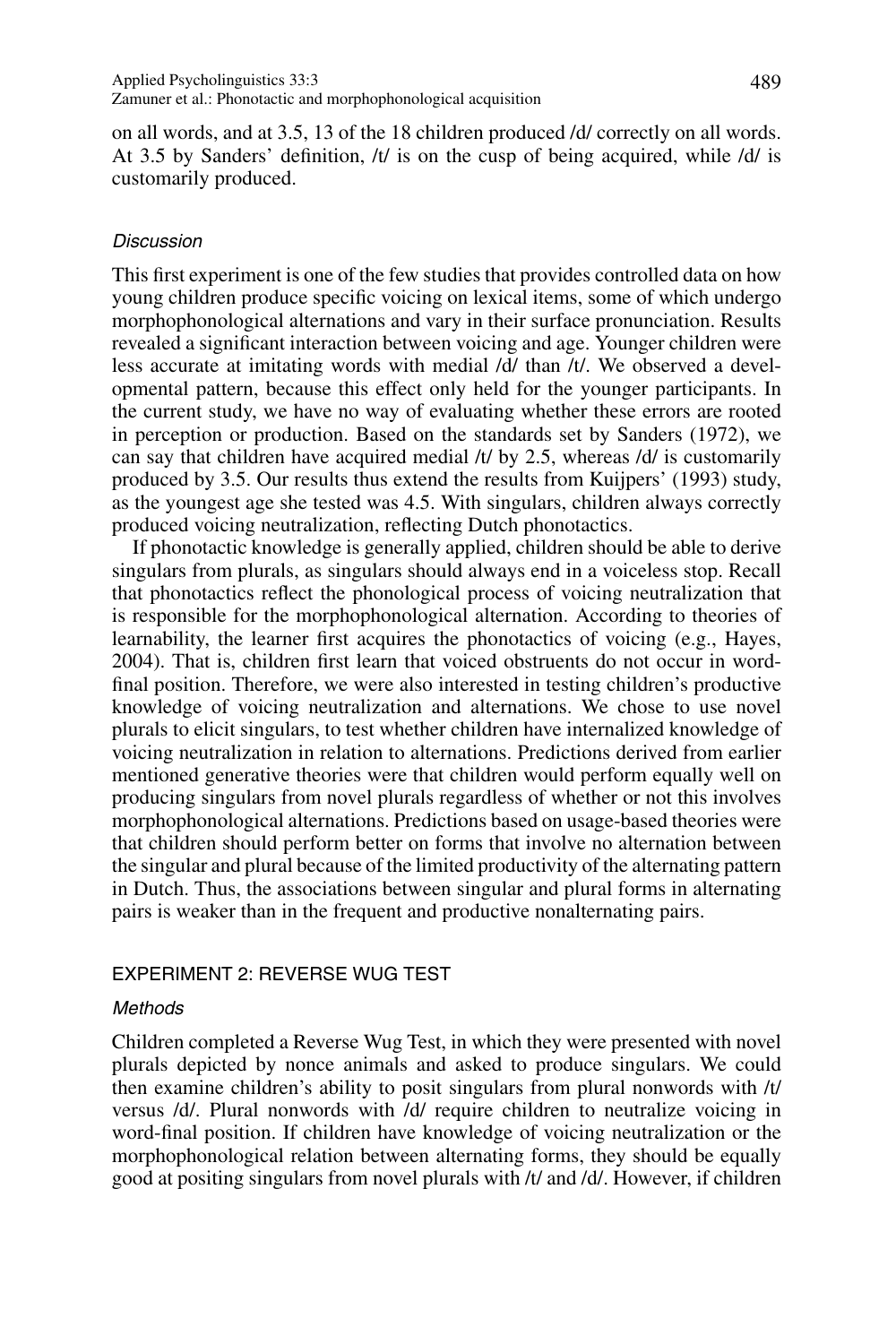| /t/     | /d/     | Transcription |        |
|---------|---------|---------------|--------|
| slatten | sladden | slaton        | sladən |
| iitten  | jidden  | jitan         | jidən  |
| knoten  | knoden  | knotən        | knodan |
| ketten  | kedden  | ketən         | kedən  |
| mitten  | midden  | miton         | mıdən  |
| zoten   | zoden   | zoton         | zodən  |
| feten   | feden   | feton         | fedən  |
| klaten  | kladen  | klatən        | kladən |

Table 3. *Nonwords with /*t*/ or /*d*/ for Experiment 2*

have not yet learned how phonotactics apply in morphological contexts, children should have more difficulty positing singulars from plural nonwords with /d/ than /t/. The set of nonword stimuli were taken from Kerkhoff (2007), who used the "singular" nonwords in a standard Wug Test and the plurals in a Reverse Wug Test.

## **Participants**

Four groups of Dutch-speaking children participated in the experiment: ages 2;4, 2;7, 3;7, and 4;8. The first group of children consisted of eight children between 2;3 and 2;4  $(M = 2, 4)$ . The 2;7 and 3;7 groups were the same participants from Experiment 1. The last group of 8 children were between the ages 4;3 and 5;1  $(M = 4, 8)$ , and recruited through local schools.

#### **Materials**

There were eight plural nonwords with either intervocalic /t/ or /d/ (e.g. *slatten* [slɑtən] or *sladden* [slɑdən]). In both cases, singulars should end in [t] due to voicing neutralization (i.e., [slɑt]). The stimuli are given in Table 3. There were two practice items and three filler items that took the -*s* plural morpheme (e.g., *kikker*∼*kikkers* "frog∼frogs"). Nonwords were paired with pictures of nonce animals and prerecorded auditory tokens of the stimuli. Each child was tested on four plurals with /t/ and four plurals with /d/. Each nonword was presented in the plural with either /t/ or /d/, such that different children were tested on either *slatten* or *sladden* but not both. Children were randomly assigned to one of two prerandomized orders.

#### **Procedure**

Testing conditions for the youngest three groups were the same as in Experiment 1. The children aged 4;8 were tested in a quiet room at their school. The task began with two practice items with real words. Children saw two identical birds. The experimenter said "*Dit zijn twee*  $\cdots$  ("These are two  $\cdots$ ) and played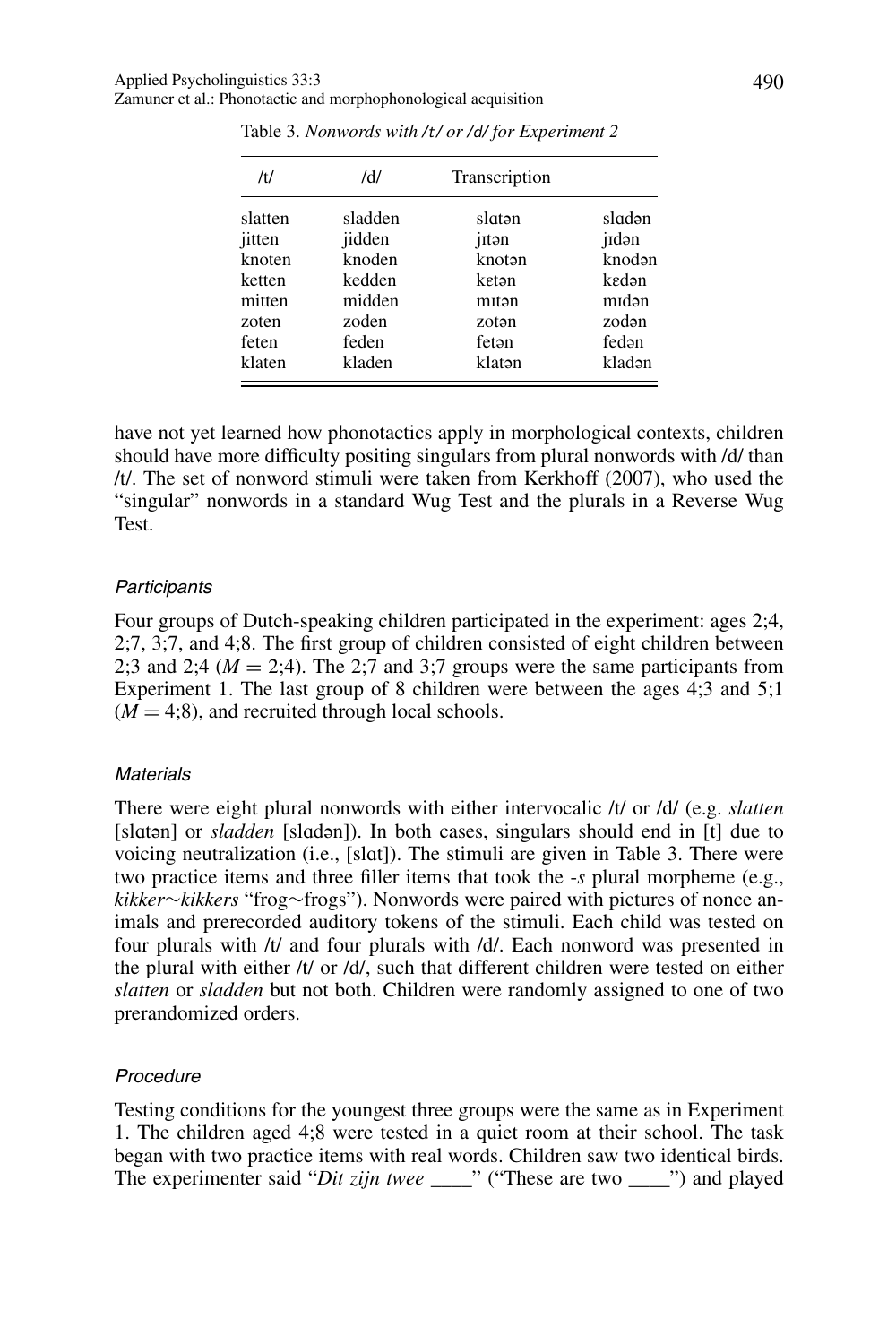the prerecorded word *vogels* "birds." On the next screen children saw a picture of a single bird. The experimenter then asked the children "*Wat is dit?*" ("What's this?"), which prompted children to say the word in the singular. The test trials followed the same procedure. Every two nonword trials were separated by a filler trial. Transcriptions were done the same way as in Experiment 1.

# Coding

Responses were coded into three categories: correct, incorrect and no response. The coding categories are illustrated using the nonword *sladden* /slɑdən/. For correct, participants had to correctly produce the nonword in the singular, for example, [slɑt]. Incorrect responses were responses in the plural rather than in the singular ([slɑdən]); in the plural with the incorrect voicing ([slɑtən]), with the incorrect plural affix (slɑts]), and responses other than singulars ([slɑdər]). Last, no response included instances where children failed to give a response or responded with a different word, for example, "Sponge Bob." Approximately 7% of children's responses were coded as no response.

## **Results**

When given a plural nonword and asked to produce a singular, children did not give many singular responses (2;4: 17% singular responses; 2;7: 11% singular responses; 3;7: 31% singular responses; 4;8: 25% singular responses). The majority of children's errors consisted of a plural response. For example, children often responded by saying *een slatten* "one slatten" or *een sladden* "one sladden." In contrast, children were able to give the singular for known plurals, for example, *een kikker* "one frog." On the plural filler items, children's singular response was highly accurate  $(2,4: 80\%$  singular responses; 2;7: 83% singular responses; 3;7: 100% singular responses; 4;8: 100% singular responses).

A repeated-measures analysis of variance was used with one within-subject factor, voicing (voiceless or voiced), and one between-subjects factor, age (2;4, 2;7, 3;7, 4;8). Results of the mean scores for nonwords with /t/ and /d/ are given in Table 4. There was a main effect of voicing,  $F(1, 48) = 12.95, p < .001, \eta_{p}^{2} = 0.001$ 0.21. Singulars were produced significantly more often for nonword plurals that had a medial /t/ than  $\frac{d}{b}$ . There was no interaction between voicing and age,  $F(3, 48) = 1.64$ ,  $p = .19$ , and no main effect of age,  $F(3, 48) = 1.78$ ,  $p =$ .16. Inspection of the means in Table 4 shows that some of the younger children performed on average better than older children. The differences in performance between the age groups, however, were not significant.

# **Discussion**

In Experiment 2, children were tested on their knowledge of voicing neutralization in relation to alternations, using a Reverse Wug Test. Results indicated a significant effect of voicing. Children were more accurate at producing singulars from plural nonwords with /t/ than /d/. At the same time, children obeyed Dutch phonotactics, in that they never produced voiced word-final /d/, which is phonotactically illegal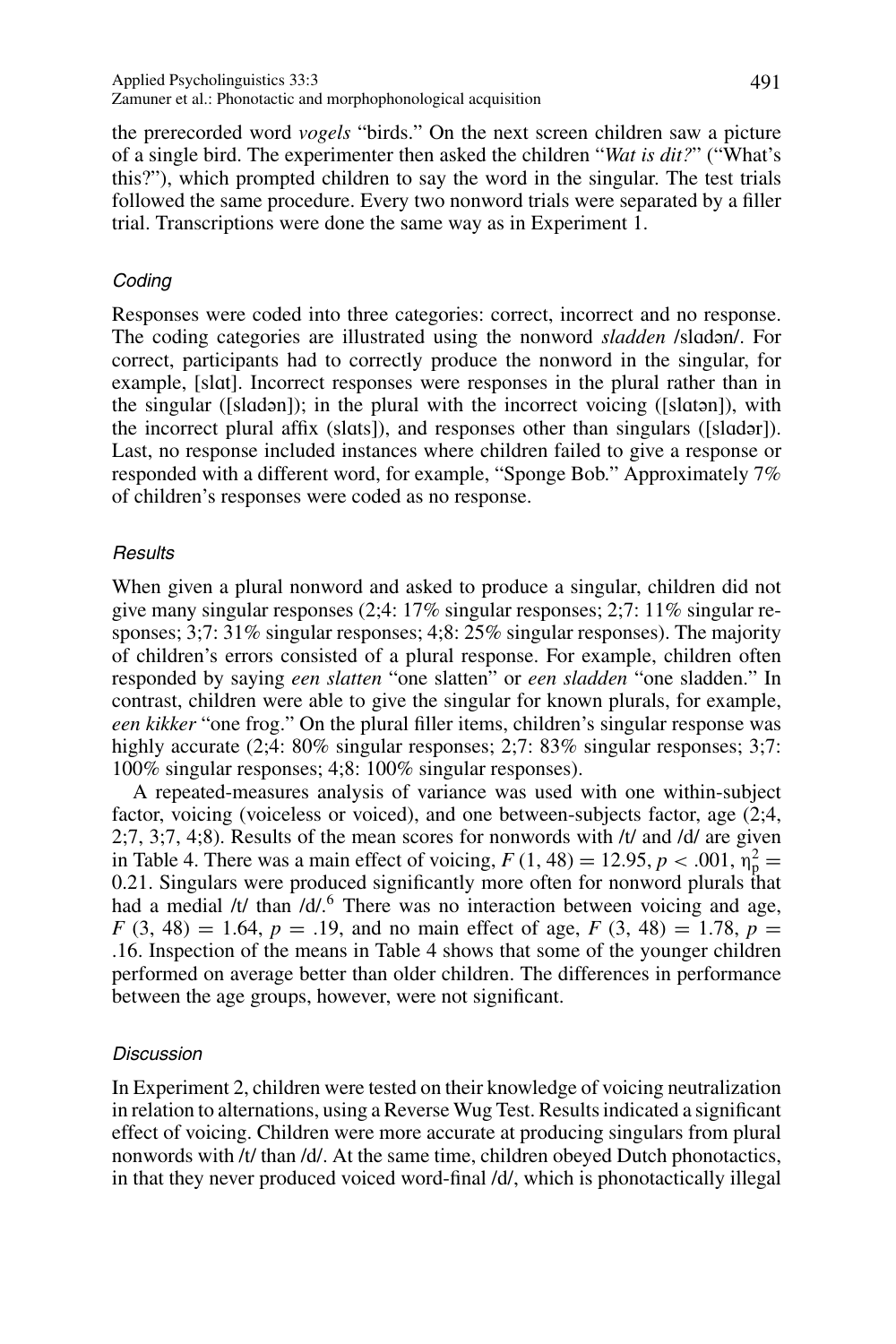Zamuner et al.: Phonotactic and morphophonological acquisition

Table 4. *Mean (standard deviation) correct responses of singular from plural non-words with /*t*/ and /*d*/ (out of 1)*

| Age | /t/        | /d/        |  |
|-----|------------|------------|--|
| 2:4 | 0.22(0.28) | 0.14(0.15) |  |
| 2:7 | 0.17(0.26) | 0.13(0.23) |  |
| 3:7 | 0.44(0.42) | 0.23(0.30) |  |
| 4:8 | 0.38(0.30) | 0.13(0.13) |  |

*Note:* Ages are in years;months. Responses are broken down by age.

in Dutch. This suggests that the difficulty lies in the linking of phonotactics and alternating forms, rather than the process of voicing neutralization itself. In addition, it must be noted that children had difficulties stripping the affix from the plural form to produce a singular form, which may partly be due to the nonword status of the stimuli.

In the present study, there is a confound between the plural morpheme (-*en* and -*s*) and word status (words versus nonwords). All plurals with the -*s* morpheme were words and all nonwords were given with the -*en* morpheme. It is not possible to determine on the basis of the present data whether children had difficulty with the *-en* morpheme, with nonword status, or a combination of both factors. However, in a study with 5-year-olds, Kerkhoff (2007) directly compared words and nonwords. As in the current study, children had more difficulties producing correct singulars for alternating than nonalternating novel plurals. However, this effect was not observed for real words, as singulars were readily produced for both alternating and nonalternating plurals in -*en*. Hence, although children have no difficulty relating existing alternating forms, the morphophonological pattern is not easily abstracted. Similar findings are reported for German (van de Vijver & Baer-Henney, 2010), a language that also has a voicing alternation between singular and plural, as in [tak]∼[taɡə] "day∼days." In one component of their study, van de Vijver and Baer-Henney (2010) used a Reverse-Wug Task and tested 5-year-old children on alternating and nonalternating words and nonwords. When children were tested on words, they were able to go from plural to singulars. However, when they were tested on nonwords, they found it difficult to go from plural to singulars. As in the present study, German children often gave the plural response back for the singular, suggesting that children have difficulty with nonwords.

#### GENERAL DISCUSSION

To examine the development of phonotactics and morphophonology, we identified two issues to consider. Although the first deals specifically with the acquisition of Dutch, the second addresses the larger issues of learnability and the types of linguistics generalizations learners can make. First, it is important to know when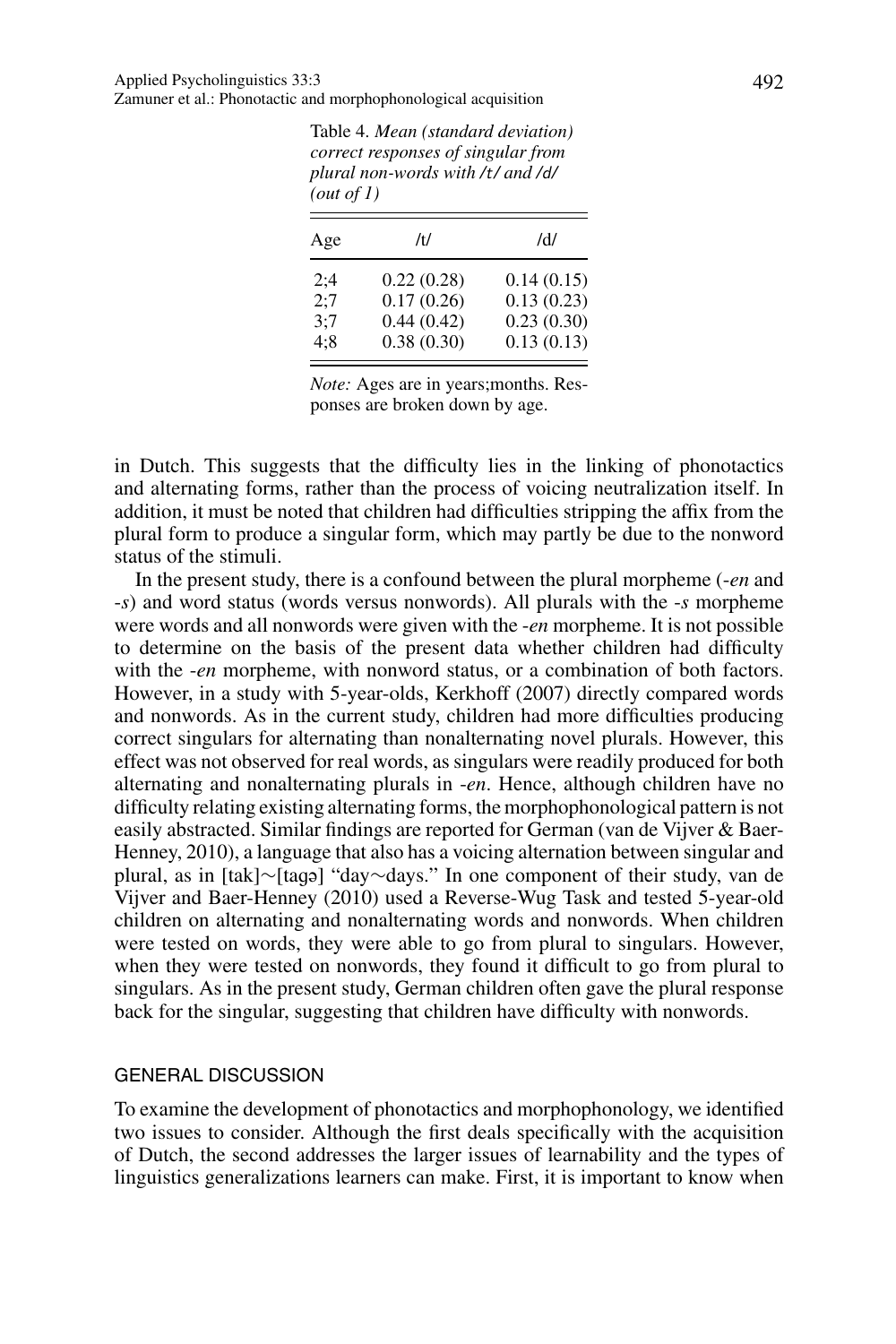children acquire the Dutch medial voicing contrast. In Experiment 1, as predicted, we found that both 2.5- and 3.5-year-old children can accurately produce medial /t/ in an imitation task. However, there is an age difference in children's acquisition of medial /d/: 2.5-year-olds have difficulty producing medial /d/, and only by 3.5 is this segment customarily produced by children. We can conclude that by 3.5, Dutch children can correctly produce a medial voicing contrast. This is important because voicing is a central part of morphophonological patterning in Dutch.

The second issue was to establish whether children have productive knowledge of voicing neutralization (phonotactics) in relation to voicing alternations. Experiment 2 tested whether children can apply their knowledge of voicing phonotactics (the knowledge that voiced obstruents cannot occur in word-final position) to produce surface alternations between singulars and plurals. Children never produced singulars with final voiced obstruents, that is, the phonotactic pattern was never violated. However, children were better at producing singulars from plurals when the identity of the medial segment was the same across medial and final position. If the phonotactic voicing pattern had been successfully related to morphophonological alternations, we would not expect children to have more difficulties with novel plurals with medial /d/ than with medial /t/. Thus, the results of Experiment 2 support usage-based models because these predict that the productivity of the pattern would depend on its frequency in a language. Dutch learners predominantly hear nonalternating forms in the ambient language (Kerkhoff, 2007), which is in line with the finding that the Dutch voicing alternation is limited in its productivity. In a study with 5-year-olds, Kerkhoff (2007) found that these older children also have more difficulties producing correct singulars for alternating than nonalternating novel plurals (35% for nonwords like *kedden* vs. 56% for nonwords like *ketten*). However, this effect was not observed for real words, as singulars were readily produced for both alternating and nonalternating plurals (99% for words like *bedden* "beds" vs. 98% for *petten* "caps"). This suggests that although children have no difficulty relating existing alternating forms, the morphophonological pattern is not easily abstracted.

A similar result has been found in comprehension (Zamuner, Kerkhoff, & Fikkert, 2006). Children aged 2.5 and 3.5 were significantly better at identifying singular–plural nonword pairs that had no surface alternation, for example, the identification of [slɑt∼slɑtən] was better than [slɑt∼slɑdən]. Children appear to have difficulties in relating forms in which the final consonant of the singular and the medial consonant in the plural are nonidentical. A partial explanation for this is that a principle such as Paradigm Uniformity (a preference for morphological members of a paradigm to have the same shape; e.g., Hayes, 2004) guides children (Downing, Hall, & Raffelsiefen, 2005; Steriade, 2000). However, this principle apparently does not lead Dutch children to voice the singular in case of a nonword plural with /d/, showing that the phonotactic rule of final devoicing is not violated in favor of Paradigm Uniformity. Words that exhibit a surface alternation seem to be more difficult to acquire. This may be due to the nontransparent relation between members of the paradigm (see also Ernestus & Baayen, 2007, for a discussion on paradigmatic effects in auditory word recognition of Dutch voicing alternations). In other words, their difficulty may reflect the fact that knowledge of alternating patterns necessarily arises as a result of a generalization over *pairs* of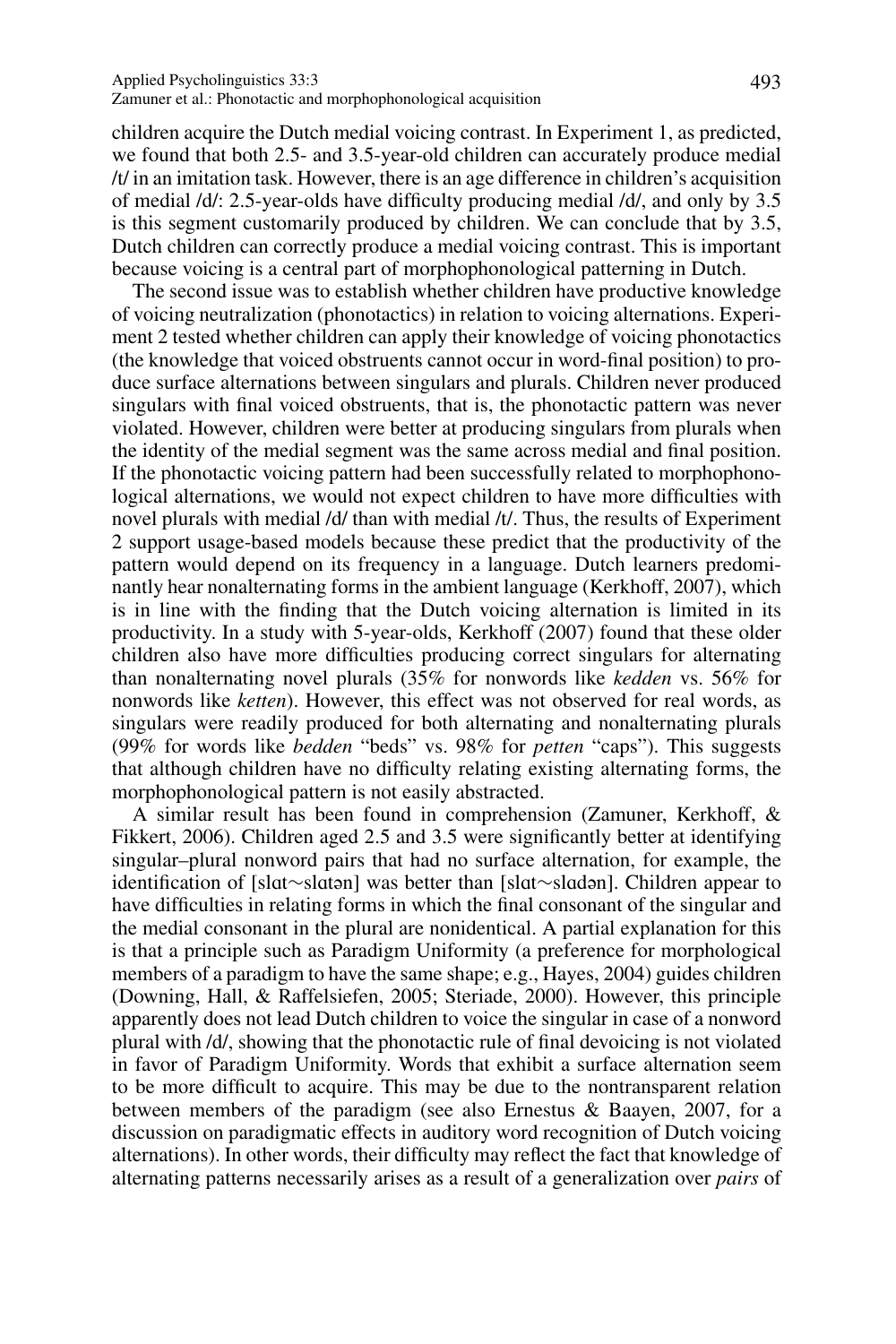related words (see also Pierrehumbert, 2006). Thus, it is possible that alternating plurals need to be very frequent (both in absolute terms and in relation to their singular) in order to be learned, and that the general productive pattern will only be acquired when enough types have been encountered (see also Kerkhoff, 2007).

Future research should establish the developmental patterns in Dutch children's acquisition of alternations. Initial work on this is found in Kerkhoff (2007), who presents a detailed analysis of children's productions of alternating noun plurals, based on data from the CLPF database from CHILDES (Fikkert, 1994; Levelt, 1994). Results indicated that children attempted few alternating words, and there was variability in how voicing was realized both within words and across words. In an experimental study, Kerkhoff (2007) elicited the most frequent alternating plurals. She found that 3- to 4-year-olds produced errors such as <sup>∗</sup>[bɛtən] for /bɛdən/ "beds" in around 40% of cases. Even the youngest children produced at least one alternating pair, but performance varied greatly, showing effects of lexical frequency. To fully understand how children acquire knowledge of voicing phonotactics and alternations, we also need to know how children produce monomorphemic forms with intervocalic voicing such as those in (1b), which have no surface variation. If the presence of surface alternations impacts acquisition, children's performance on voicing should vary in these morphological contexts. That is, the production of /d/ should depend on morphological context whereas the production of /t/ will be constant.

The acquisition of phonotactic and morphophonological alternations has been shown to differ across languages. For example, alternations in European Portuguese and Northern Saami, which on the surface appear more complex than the Dutch example, seem to be acquired early. According to Fikkert and Freitas (2006), who present an analysis of spontaneous speech data from European Portuguese speaking children between 0;10 and 3;7, children show very early command of alternations. Similarly Bals (2004) argues that phonological and morphological relationships in North Saami are acquired as early as 2;5. Note that the European Portuguese and North Saami data are based on studies of spontaneous speech, whereas the current data are from controlled experiments with word and nonword stimuli. Nevertheless, the question arises what might account for cross-linguistic differences in rates of acquisition. First, differences in the type and token frequency of alternating or nonalternating words in languages are predicted to bear on the learnability of these patterns. Second, differences may also stem from the number of different alternation patterns found in a language, as variability has been linked to learnability in other domains. For instance, high variability has been shown to help learners acquire nonadjacent dependencies in studies of artificial language learning (Gómez & Maye, 2005). Variability seems to guide learners in acquisition, as Dutch children acquire complex clusters much earlier than European Portuguese children (Fikkert & Freitas, 2004). Syllable onsets in Dutch allow for a more complex syllable structure than in European Portuguese, and hence, Dutch learners encounter more variability than European Portuguese children. Other work with prelinguistic learners has begun to examine the types of novel phonological alternations learners can acquire based on distributional information (White, Peperkamp, Kirk, & Morgan, 2008). Prelexical acquisition of morphophonological alternations may be constrained by the types of dependencies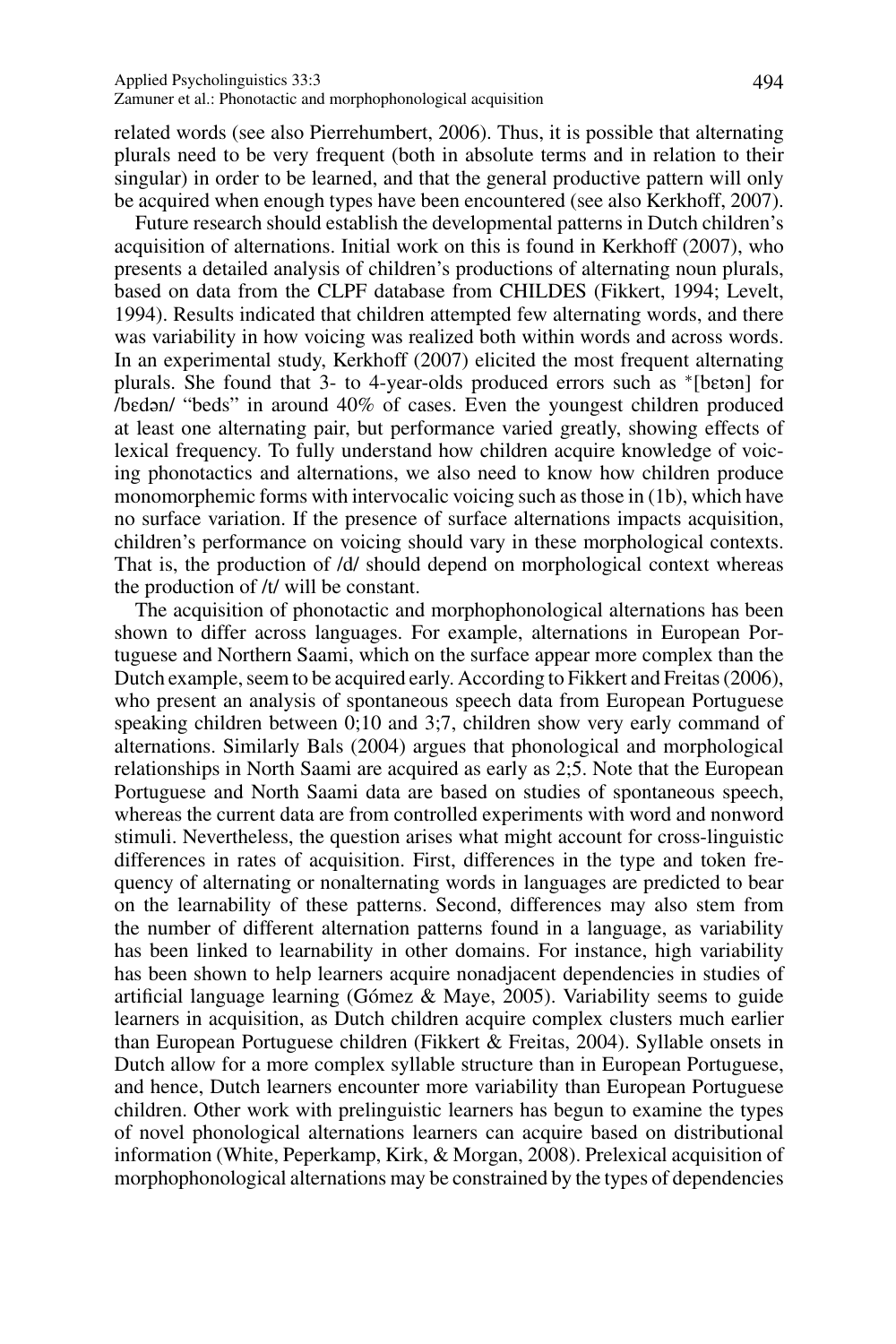learners can acquire. These learning constraints are not limited to the acquisition of morphophonology, but are also relevant to the acquisition of other grammatical structures, such as those found in syntax (e.g., Christophe, Millotte, Bernal, & Lidz, 2008).

Future research should also continue to examine the relationship between phonotactics and the acquisition of morphophonological alternations in other languages (see van de Vijver & Baer-Henney, 2010, in press, for a comparison of different types of morphophonological alternations in the acquisition of German). It should also focus on the role of orthography and formal teaching, as children's lexical representations (as well as their knowledge of phonotactics and alternations) may change as they learn to read and write. For example, when children learn to spell, the phonotactic and alternating patterns can be seen more explicitly; the final sound of *hond* "dog" is spelled with a "d" but produced as a [t]. In a study by Gillis and Ravid (2006), Dutch-learning children between 6;0 and 12;0 were tested on how they spelt pairs of nouns presented in the singular. Both words ended with a surface [t] in speech but are orthographically represented with a "t" or "d," *agent* "officer" and *arend* "eagle," respectively. Although children could infer the voicing by putting the forms into the plural, *agenten* and *arenden*, they were more likely to spell the final consonants based on how the words were produced, rather than based on the plural. This study also compared how Hebrewlearning children spell similar morphophonological patterns in Hebrew, and found that these children rely more on morphology. Gillis and Ravid (2006) argue that this reflects the phonology and morphology of the respective languages. These types of cross-linguistic investigations of the acquisition of phonotactics and alternations are important, to determine to what extent language-specific influences play a role. For instance, one could look at languages such as Catalan, in which the voicing alternation is not reflected in the spelling (Charles-Luce, 1993, cf. Manaster Ramer, 1996), languages such as Northern Saami, in which alternations are more widespread (Bals, 2004) or in languages such as Lac Simon, where voicing alternations occur in word-initial position rather than word-final position (Iverson, 1982). Voicing alternations in Lac Simon are potentially easier to learn because they occur in word-initial position, which is more salient than word-final position (Swingley, 2005; Zamuner, 2006).

# **CONCLUSION**

Voicing phonotactics and morphophonological alternations have played a primary role in phonological theories, yet little work has examined these patterns in development. The research presented here helps us begin to understand the nature of these processes, and the types of language generalizations learners are able to make. Results from Experiment 1 showed that children performed differently on the production of voiced medial obstruents, regardless of morphological context. Results from Experiment 2 showed that children are reluctant to extend phonotactic knowledge to novel forms when they have to relate novel plurals to singulars. In conclusion, we found little evidence that the early acquisition of phonotactics is generalized to the acquisition of morphophonological alternations. In other words, learners are not applying appropriate linguistic generalizations in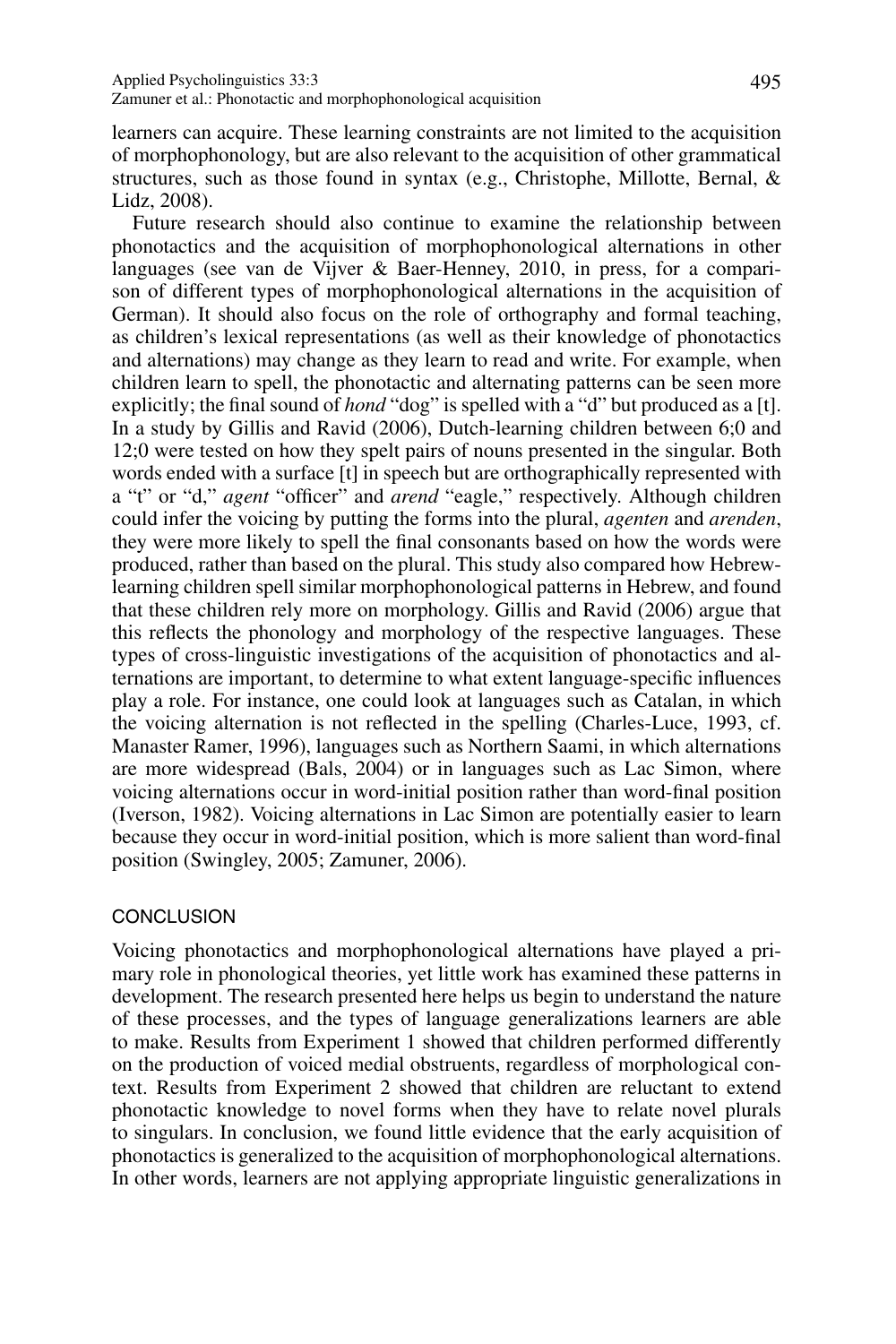the proper context. This suggests that children's knowledge is more concrete than has been assumed in traditional generative models, in line with recent usage-based theories of acquisition (e.g., Tomasello, 2003).

# ACKNOWLEDGMENTS

This research was supported by NWO Grants 275-75-001 (to T.Z.), 016-024-009 (to P.F.), and 360-70-100 (to P.F. and R.K.). This research was conducted at the KindertaalLab at the Radboud University Nijmegen. We thankfully acknowledge the assistance and support from Marleen van der Avoird, Elise de Bree, Esther Janse, Erik Jan van der Torre, and Ellen Westrek. We also appreciate the helpful comments and suggestions from two anonymous reviewers.

# NOTES

- 1. Throughout the paper, words and/or sounds in slanted brackets // represent "underlying" representations or what is assumed to be the lexical form before phonological processes apply. Words and/or sounds in brackets [] represent "surface" representations or the way that they are produced by speakers of the language.
- 2. Note that a third option is that both allomorphs ([bɛt] and [bɛd]) are stored. In this case, the right allomorph could be selected by the grammar (see Kager, 1996). Here, the rule of final devoicing is still responsible for the alternation.
- 3. Children were tested on two additional items that were later removed from the analyses: *gieter* "watering can" in the monomorphemic /t/ condition, and *middag* "afternoon" in the monomorphemic /d/ condition. Although these words were initially considered monomorphemic, a reviewer noted that the word *gieter* is considered bimorphemic to some speakers due to the combination of the stem *giet* "pour" and the agentive suffix -*er*, and *middag* can be decomposed into "middle day." To account for the possibility that these words may be considered bimorphemic by children, they were removed from the set of monomorphemic words.
- 4. Children were first tested on their spontaneous productions of the same stimuli using a picture-naming task. The results from this experiment are not presented here.
- 5. The interpretation of voicing tends to reflect the experimenter's bias in terms of target words and adult perceptual categories (e.g., Bernhardt & Stemberger, 1998). Macken and Barton (1979) proposed that children go through a stage in which they produce contrasts that adults cannot perceive. This covert or subphonemic contrast arises because children's voicing values for both voiced and voiceless stops fall within one of the adult categories, making it difficult for adult listeners to perceive the contrast (see also Scobbie, Gibbon, Hardcastle, & Fletcher, 2000). Acoustic measurements were carried out to determine whether children produced a covert voicing contrast when they produced /d/ as [t], as in *bedden* produced as <sup>∗</sup>[bɛtən]. The relevant data for comparison were nonalternating and alternating bimorphemic words with /t/ and /d/ produced as [t], for example, *petten* and *bedden* produced with [t]. The critical items were spliced from the digitized sessions and closure durations and burst durations in milliseconds were measured. The acoustic measurements did not provide evidence for a covert voicing contrast, as the durations of both types of [t] were not statistically different.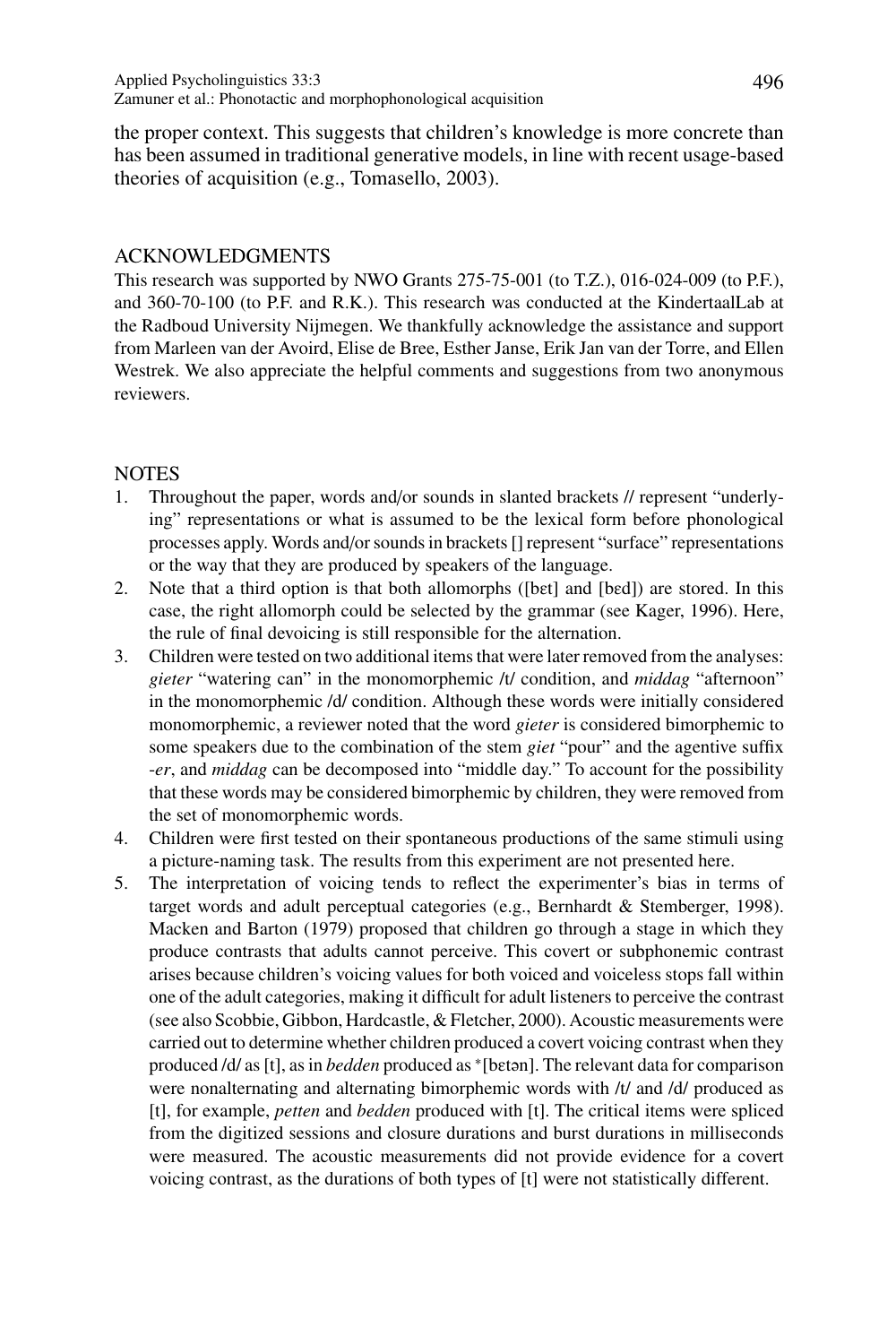Applied Psycholinguistics 33:3 497 Zamuner et al.: Phonotactic and morphophonological acquisition

6. We also examined whether children produced a covert contrast in the forms with voicing neutralization, that is, whether children differentially produced the final /t/ in *slat* when the plural nonwords was*slatten* versus*sladden*. The data were only analyzed for the three youngest age groups, as the experimental conditions for the 4-year-olds were somewhat noisy. The average closure durations were not significantly different from each other. There was no evidence that children produced a covert contrast on neutralized /d/s.

#### **REFERENCES**

- Baayen, H., Schreuder, R., Jong, N. H. de, & Krott, A. (2002). Dutch inflection: The rules that prove the exception. In S. G. Nooteboom, F. Weerman, & F. Wijnen (Eds.), *Storage and computation in the language faculty* (pp. 41–73). Dordrecht: Kluwer Academic.
- Bals, B. A. (2004). The acquisition of grade alternation in North Saami. *Nordlyd, 32*, 1–27.
- Berko, J. (1958). The child's learning of English morphology. *Word, 14*, 150–177.
- Bernhardt, B. H., & Stemberger, J. P. (1998). *Handbook of phonological development*. San Diego, CA: Academic Press.
- Booij, G. E. (1977). *Dutch morphology. A study of word formation in generative grammar*. Lisse: Peter de Ridder Press.
- Bybee, J. L. (2001). *Phonology and language use*. Cambridge: Cambridge University Press.
- Charles-Luce, J. (1993). The effects of semantic context on voicing neutralization. *Phonetica, 50*, 28–43.
- Christophe, A., Millotte, S., Bernal, S., & Lidz, J. (2008). Bootstrapping lexical and syntactic acquisition. *Language & Speech, 51*, 61–75.
- Chomsky, N., & Halle, H. (1968). *The sound patterns of English*. New York: Harper & Row.
- Coady, J. A., & Evans, J. L. (2008). Uses and interpretations of non-word repetition tasks in children with and without specific language impairment (SLI). *International Journal of Language & Communication Disorders, 43*, 1–40.
- Downing, L. J., Hall, T. A., & Raffelsiefen, R. (Eds.). (2005). *Paradigms in phonological theory*. New York: Oxford University Press.
- Ernestus, M., & Baayen, H. (2007). Paradigmatic effects in auditory word recognition: The case of alternating voice in Dutch. *Language and Cognitive Processes, 22*, 1–24.
- Fikkert, P. (1994). *On the acquisition of prosodic structure*. PhD dissertation. The Hague: Holland Academic Graphics.
- Fikkert, P., & Freitas, M. J. (2004). The role of language-specific phonotactics in the acquisition of onset clusters. In L. Cornips & J. Doetjes (Eds.), *Linguistics in the Netherlands 2004* (pp. 58–58). Amsterdam: John Benjamins.
- Fikkert, P., & Freitas, M. J. (2006). Allophony and allomorphy cue phonological development: Evidence from the European Portuguese vowel system. *Journal of Catalan Linguistics, 5*, 83– 108.
- Gillis, S., & Ravid, D. (2006). Typological effects on spelling development: A crosslinguistic study of Hebrew and Dutch. *Journal of Child Language, 33*, 621–659.
- Gómez, R. L., & Maye, J. (2005). The developmental trajectory of nonadjacent dependency learning. *Infancy, 7*, 183–206.
- Hayes, B. (2004). Phonological acquisition in optimality theory: The early stages. In R. Kager, J. Pater, & W. Zonneveld (Eds.), *Constraints in phonological acquisition* (pp. 158–203). Cambridge: Cambridge University Press.
- Iverson, G. K. (1982). Voice alternations in Lac Simon Algonquin. *Journal of Linguistics, 19*, 161– 164.
- Kager, R. (1996). On affix allomorphy and syllable counting. In U. Kleinhenz (Ed.), *Interfaces in phonology* (pp. 155–171). Berlin: Akademie Verlag.
- Kager, R., van der Feest, S., Fikkert, P., Kerkhoff, A., & Zamuner, T. S. (2007). Representations of [voice]: Evidence from acquisition. In J. van de Weijer & E. J. van der Torre (Eds.), *Voicing in Dutch: (De)voicing—phonology, phonetics, and psycholinguistics* (pp. 41–80). Amsterdam: John Benjamins.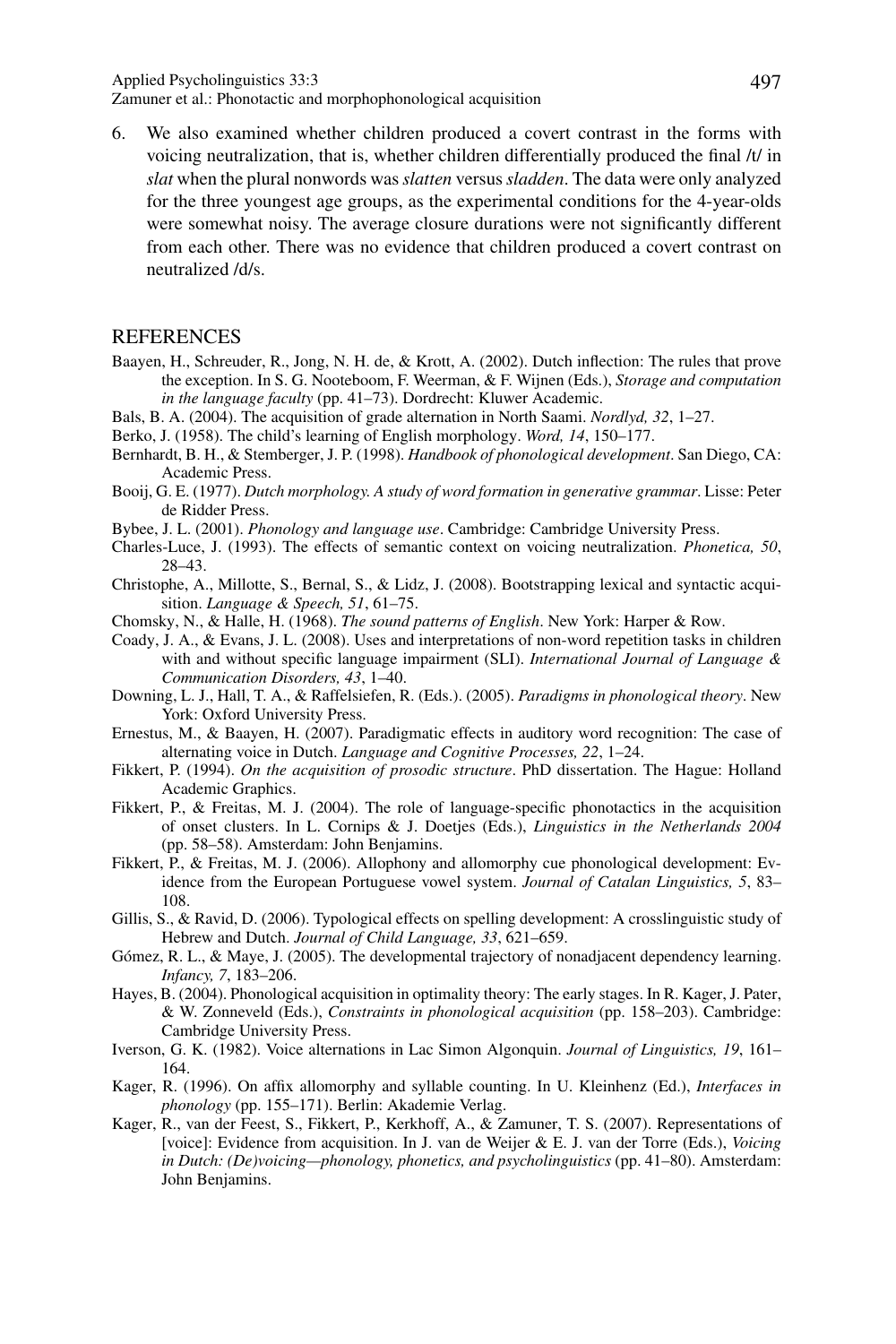Applied Psycholinguistics 33:3 498

Zamuner et al.: Phonotactic and morphophonological acquisition

- Kerkhoff, A. (2004). Acquisition of voicing alternations. In S. Baauw & N. J. van Kampen (Eds.), *Proceedings of GALA 2003* (pp. 269–280). Utrecht: LOT.
- Kerkhoff, A. (2007). *Acquisition of morpho-phonology: The Dutch voicing alternation.* PhD dissertation, Utrecht University.
- Kirk, C., & Demuth, K. (2005). Asymmetries in the acquisition of word-initial and word-final consonant clusters. *Journal of Child Language, 32*, 709–734.
- Kuijpers, C. (1993). *Temporal coordination in speech development. A study on voicing contrast and assimilation of voice.* PhD dissertation, University of Amsterdam.
- Lasky, R. E., Syrdal-Lasky, A., & Klein, R. E. (1975). VOT discrimination by four to six and a half month old infants from Spanish environments. *Journal of Experimental Psychology, 20*, 215–225.
- Levelt, C. C. (1994). *On the acquisition of place*. PhD dissertation, Leiden University, HIL Dissertation Series 8.
- Macken, M. A., & Barton, D. (1979). A longitudinal study of the acquisition of the voicing contrast in American–English word–initial stops, as measured by voice onset time. *Journal of Child Language, 7*, 41–74.
- Manaster, Ramer, A. (1996). A letter from an incompletely neutral phonologist. *Journal of Phonetics, 24*, 477–489.
- Peperkamp, S., & Dupoux, E. (2002). Coping with phonological variation in early lexical acquisition. In I. Lasser (Ed.), *The process of language acquisition* (pp. 359–385). Frankfurt: Peter Lang.
- Pierrehumbert, J. (2006). The statistical basis of an unnatural alternation. In L. Goldstein, D. H. Whalen, & C. Best (Eds.), *Laboratory phonology VIII, varieties of phonological competence* (pp. 81–107). Berlin: Mouton de Gruyter.
- Pierrehumbert, J. B. (2003). Phonetic diversity, statistical learning, and acquisition of phonology. *Language and Speech, 46*, 115–154.
- Prince, A., & Tesar, B. (2004). Learning phonotactic distributions. In R. Kager, J. Pater, & W. Zonneveld (Eds.), *Constraints in phonological acquisition* (pp. 245–291). Cambridge: Cambridge University Press.
- Sanders, E. K. (1972). When are speech sounds learned? *Journal of Speech and Hearing Disorders, 37*, 55–63.
- Scobbie, J. M., Gibbon, F., Hardcastle, W. J., & Fletcher, P. (2000). Covert contrast as a stage in the acquisition of phonetics and phonology. In M. Broe & J. B. Pierrehumbert (Eds.), *Papers in laboratory phonology V: Language acquisition and the lexicon* (pp. 194–207). Cambridge: Cambridge University Press.
- Smith, N. (1973). *The acquisition of phonology: A case study*. Cambridge: Cambridge University Press.
- Steriade, D. (2000). Paradigm uniformity and the phonetics–phonology boundary. In M. Broe & J. B. Pierrehumbert (Eds.), *Papers in laboratory phonology V: Language acquisition and the lexicon* (pp. 313–334). Cambridge: Cambridge University Press.
- Swingley, D. (2005). 11-Month-olds' knowledge of how familiar words sound. *Developmental Science, 8*, 432–443.
- Tomasello, M. (2003). *Constructing a language: A usage-based theory of language acquisition*. Cambridge, MA: Harvard University Press.
- van der Feest, S. (2007). *Building a phonological lexicon: The acquisition of the Dutch voicing contrast in perception and production.* PhD dissertation, Radboud University Nijmegen.
- van Kampen, J. (1997). *First steps in Wh-movement*. Delft: Eburon.
- van der Vijver, R., & Baer-Henney, D. (2010). *Acquisition of alternations: The role of substance, frequency and phonotactics in the acquisition of German voicing and vowel alternations*. Manuscript submitted for publication.
- van der Vijver, R., & Baer-Henney, D. (in press). *Acquisition of voicing and vowel alternations in German*. In N. Danis, K. Mesh, & H. Sung (Eds.), *Proceedings of the 35th Boston University Conference on Language Development*. Somerville, MA: Cascadilla Press.
- Voeikova, M. D., & Dressler, W. U. (Eds.). (2006). Pre- and protomorphology: Early phases of morphological development in nouns and verbs. *Lincom Studies in Theoretical Linguistics* (Vol. 29). Munich: Lincom Europa.
- White, K., Peperkamp, S., Kirk, C., & Morgan, J. (2008). Rapid acquisition of phonological alternations by infants. *Cognition, 107*, 238–265.